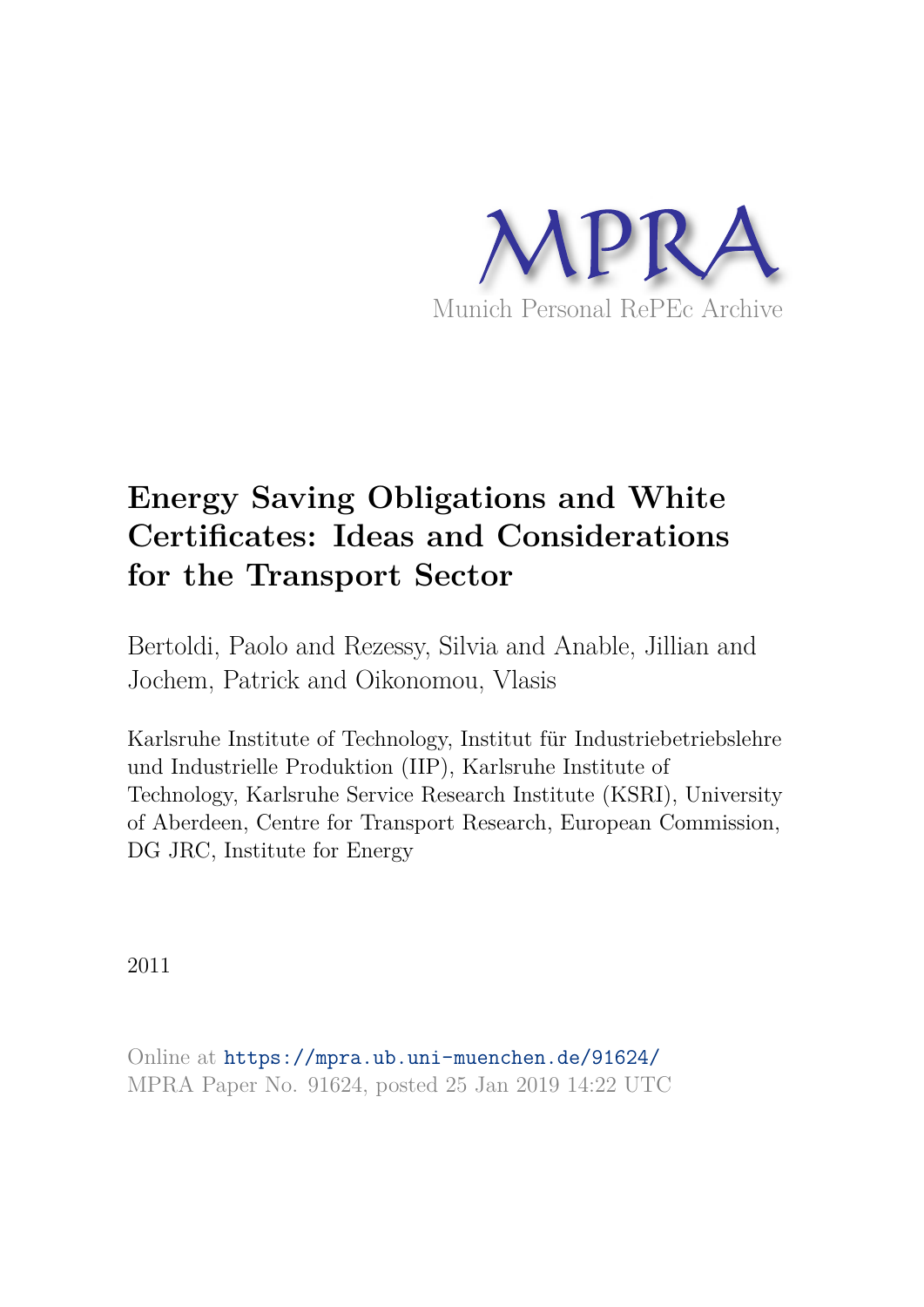

## Energy Saving Obligations and White Certificates: Ideas and **Considerations for the Transport Sector**

|                                  | Chrysler                                                                                                                                                                                                                                                                                                                                                                                                                 |
|----------------------------------|--------------------------------------------------------------------------------------------------------------------------------------------------------------------------------------------------------------------------------------------------------------------------------------------------------------------------------------------------------------------------------------------------------------------------|
|                                  | <b>Energy Saving Obligations and White Certificates: Ideas and</b><br><b>Considerations for the Transport Sector</b>                                                                                                                                                                                                                                                                                                     |
|                                  |                                                                                                                                                                                                                                                                                                                                                                                                                          |
| Journal:                         | International Journal of Sustainable Transportation                                                                                                                                                                                                                                                                                                                                                                      |
| Manuscript ID:                   | UJST-2009-0046.R1                                                                                                                                                                                                                                                                                                                                                                                                        |
| Manuscript Type:                 | Full Paper                                                                                                                                                                                                                                                                                                                                                                                                               |
| Date Submitted by the<br>Author: | n/a                                                                                                                                                                                                                                                                                                                                                                                                                      |
| Complete List of Authors:        | Bertoldi, Paolo; European Commission, Joint Research Centre,<br><b>Institute for Energy</b><br>Rezessy, Silvia; European Commission, Joint Research Centre,<br>Institute for Energy<br>Anable, Jillian; Centre for Transport Research, University of<br>Aberdeen<br>Jochem, Patrick; Karlsruhe Institute of Technology, Institute for<br><b>Industrial Production</b><br>Oikonomou, Vlasis; Joint Implementation Network |
| Keywords:                        | energy, saving, obligations, white, certificates, transport                                                                                                                                                                                                                                                                                                                                                              |
|                                  | $\triangle$ coholorours                                                                                                                                                                                                                                                                                                                                                                                                  |

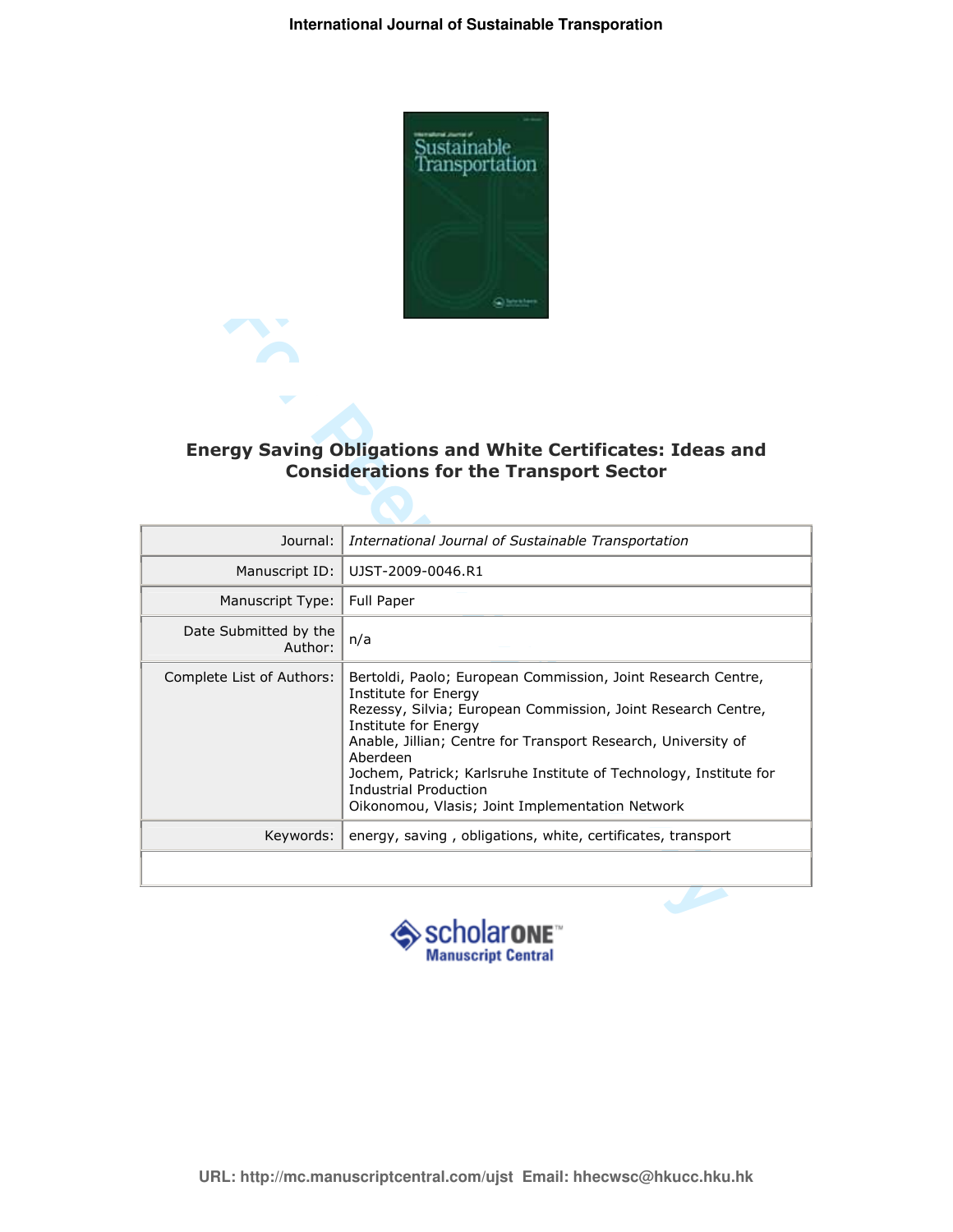## **International Journal of Sustainable Transporation**

*Energy saving obligations and white certificates in transport* 

|    | <b>Energy Saving Obligations and White Certificates:</b>                 |
|----|--------------------------------------------------------------------------|
|    | Ideas and Considerations for the Transport Sector                        |
|    |                                                                          |
| 5  |                                                                          |
|    | Paolo Bertoldi                                                           |
|    | European Commission, DG JRC, Institute for Energy                        |
|    | I-21020 ISPRA (VA), Italy                                                |
|    | Email: paolo.bertoldi@ec.europa.eu                                       |
| 10 |                                                                          |
|    | Silvia Rezessy                                                           |
|    | European Commission, DG JRC, Institute for Energy                        |
|    | I-21020 ISPRA (VA), Italy                                                |
|    | Email: silvia.rezessy@ec.europa.eu                                       |
| 15 |                                                                          |
|    | Jillian Anable                                                           |
|    | Senior Lecturer, Centre for Transport Research,                          |
|    | University of Aberdeen                                                   |
|    | Email: j.anable@abdn.ac.uk                                               |
| 20 | UNITED                                                                   |
|    | Patrick Jochem                                                           |
|    | Institute for Industrial Production at Karlsruhe Institute of Technology |
|    | D-76187 Karlsruhe, Germany                                               |
|    | Email: jochem@kit.edu                                                    |
| 25 |                                                                          |
|    | Vlasis Oikonomou                                                         |
|    | Joint Implementation Network (NL)                                        |
|    | Groningen, the Netherlands                                               |
|    | Email: vlasis@jiqweb.org                                                 |

1 of 34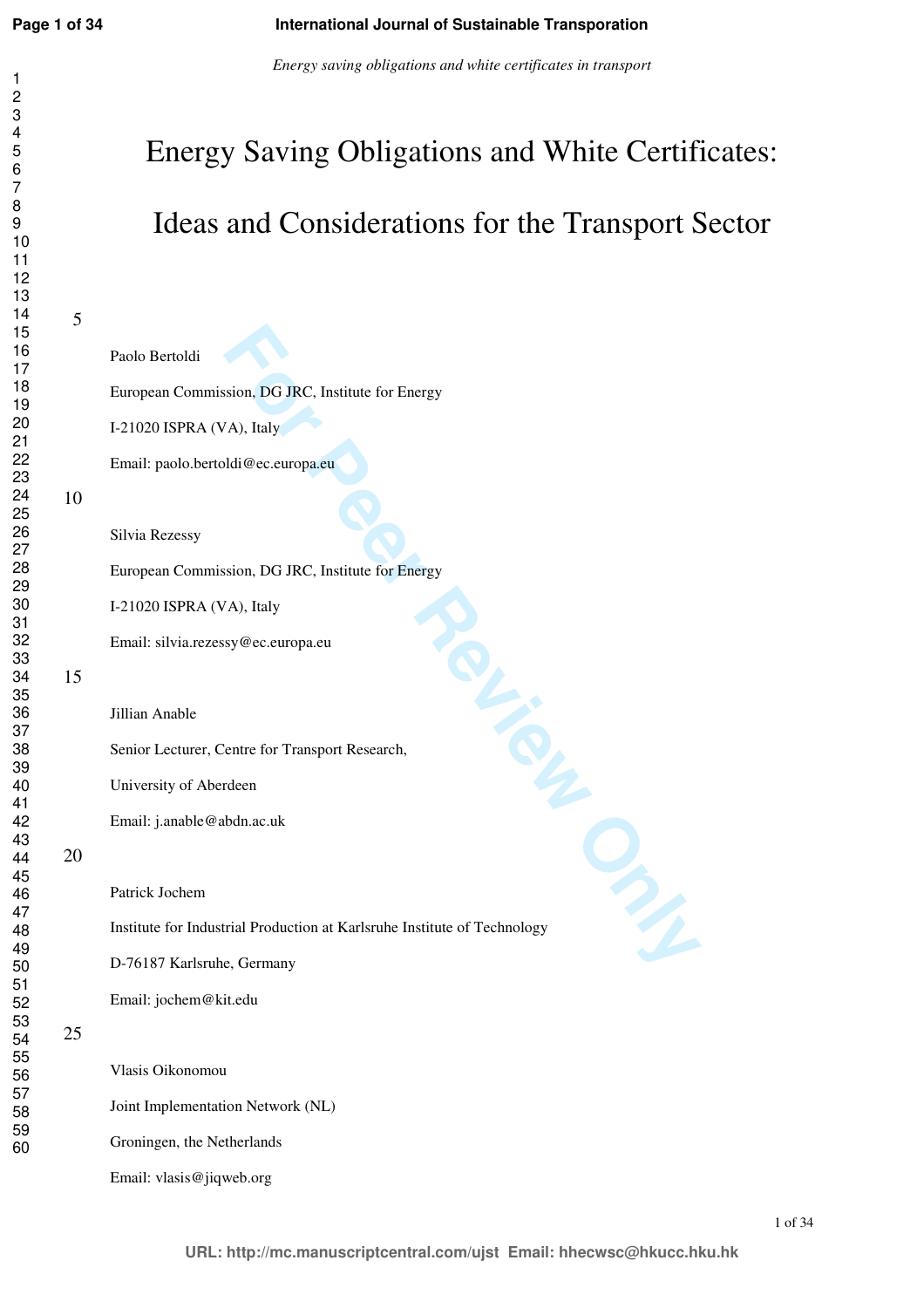*Energy saving obligations and white certificates in transport* 

#### **Keywords**

Energy efficiency, savings obligations, white certificates, transport

## **Abstract<sup>1</sup>**

- A lot of policy interest and analysis has been focused on energy saving obligations on energy distributors or suppliers (mainly electricity and gas) coupled with trading of certified energy savings via tradable white certificates. While in the European Union the Energy Services Directive (2006/32/EC) also applies to transport fuels and some of the existing energy saving obligations allow certification of savings from transport projects, as of end of 2009 no EU Member State has energy saving obligations on transport fuel distributors.
- The paper explores the application of energy saving obligations in road transport, discussing the imposition of energy saving obligations on transport fuel suppliers, the definition of eligible technologies and projects, and considering energy saving obligations as a stand-alone tool or integrated with existing electricity and gas obligations. The paper intends to open further discussion and research on the topic.

**PL. PROPER** 

 $\overline{a}$ 

 

<sup>&</sup>lt;sup>1</sup> The authors thank Sibyl Steuwer for helpful comments.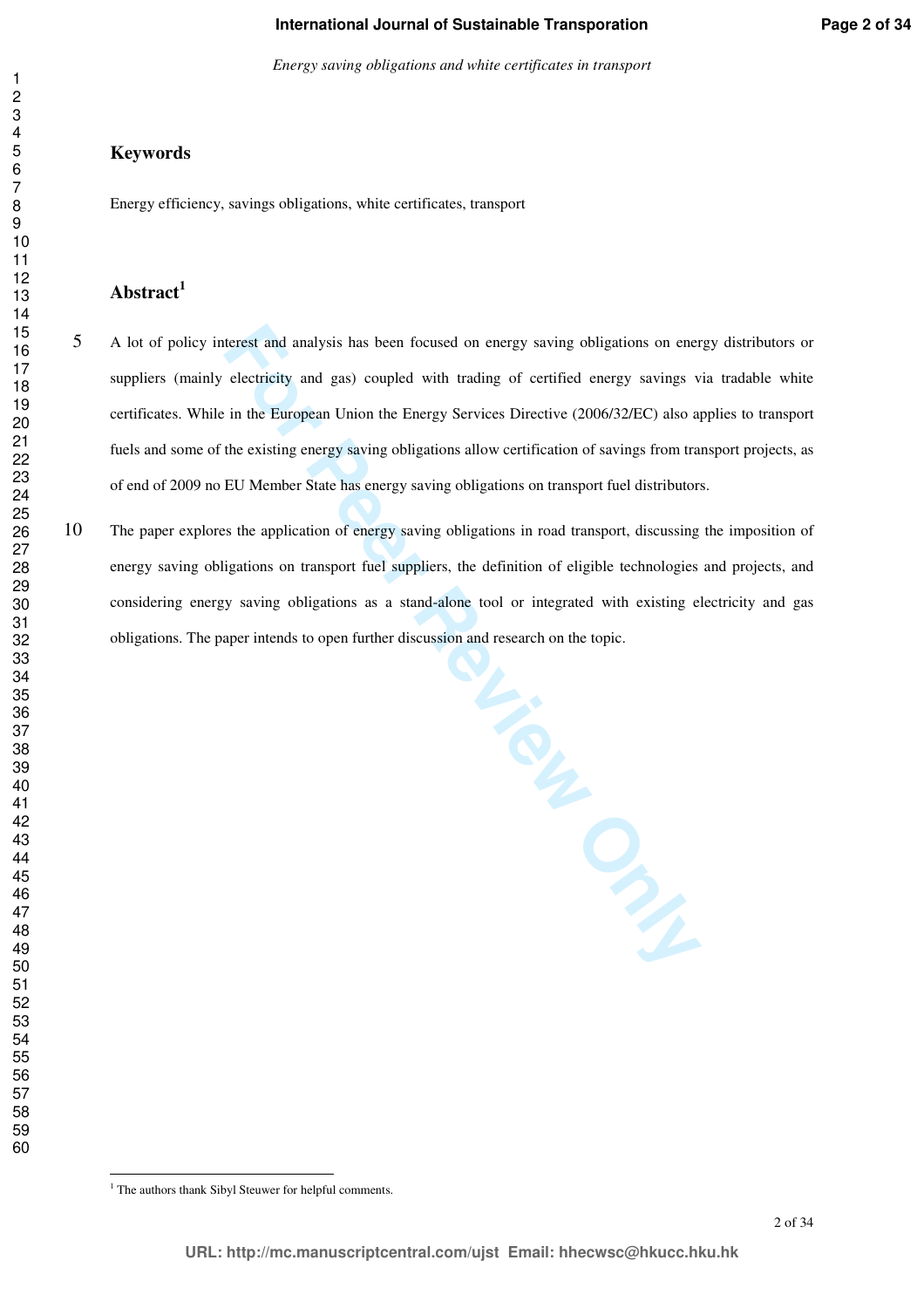*Energy saving obligations and white certificates in transport* 

### **1. Introduction**

Transport is a key sector in the environmental and energy security contexts. Member states of the European Union are highly dependent on imported transport fuels – in 2005 the oil dependency of the 27 member states of the European Union (EU-27) was 82.3% with more than two thirds of imports coming from the Middle East and Russia (EC 2008). In the EU-27 transport is the second largest emitter of greenhouse gases (GHG) after the energy generation sector (Eurostat  $2008$ ).<sup>2</sup>

In terms of Kyoto commitments, in 2007 total GHG emissions in EU-27 were 12.5% below base year (1990) levels<sup>3</sup> and 1.2% lower compared to 2006 (EC 2009). Between 2006 and 2007 emissions in the EU-27 fell, with a slight increase in New Member States<sup>4</sup>. The sectors that have already made major contributions to the Kyoto GHG emission target include industrial processes (-11%), energy generation, transformation, supply and use (- 7%), as well as agriculture and waste (-11% and -39% respectively) (EC 2009).

sector (Eurostat 2008).<sup>2</sup><br>
commitments, in 2007 total GHG emissions in EU-27 were 12.5% below<br>
ower compared to 2006 (EC 2009). Between 2006 and 2007 emissions in th<br>
New Member States<sup>4</sup>. The sectors that have already ma One notable exception is the transport sector, whose GHG emissions increased by 24% between 1990 and 2007. Overall, the share of transport in total GHG emissions in the EU was 21% in 2007 not including aviation and shipping movements outside individual national borders which would increase this total by 30% (EC 2009). When considering only transport within European borders, the share of road transport exceeds 90% of the direct transport emissions (Eurostat 2009). Emissions from road transport have continued to grow in most countries due to growth in traffic volumes, increasing by 1% in the EU-27 between 2006 and 2007 alone.

Recent trends in CO2 emissions from transport are also expected to continue. The JRC estimates that GHG between 2000 and 2050 emissions from domestic transport in the EU-27 will increase by 24%, during which 20 time emissions from road transport are projected to increase by 19% (JRC 2008). On the basis of these trends and expectations about the rate of technological and behavioural change, many studies have concluded that transport will be among the last sectors to bring its emissions down below current levels (Stern 2007, Annex 7c). Indeed a review of 20 EU-wide and global scenario exercises concluded that total reduction potential of the sector by 2050 is generally less than 50% from 1990 levels, with the major share generally expected to come from technical solutions (Skinner et al. 2010). Other studies have disputed this finding by demonstrating how the combination of demand and supply side approaches and the adoption of small scale 'soft' measures are cost-

 $\overline{a}$ 

<sup>&</sup>lt;sup>2</sup> Besides GHG emissions the transport sector emits carbon monoxide, nitrogen oxides, volatile organic compounds and other particles which

are hazardous for human health and the environment. These are not covered by this article.<br><sup>3</sup> Without emissions and removals from Land Use, Land Use Change and Forestry (LULUCF).

<sup>&</sup>lt;sup>4</sup> Mostly post-communist countries in Central and Eastern Europe that joined the EU in 2004 and 2007.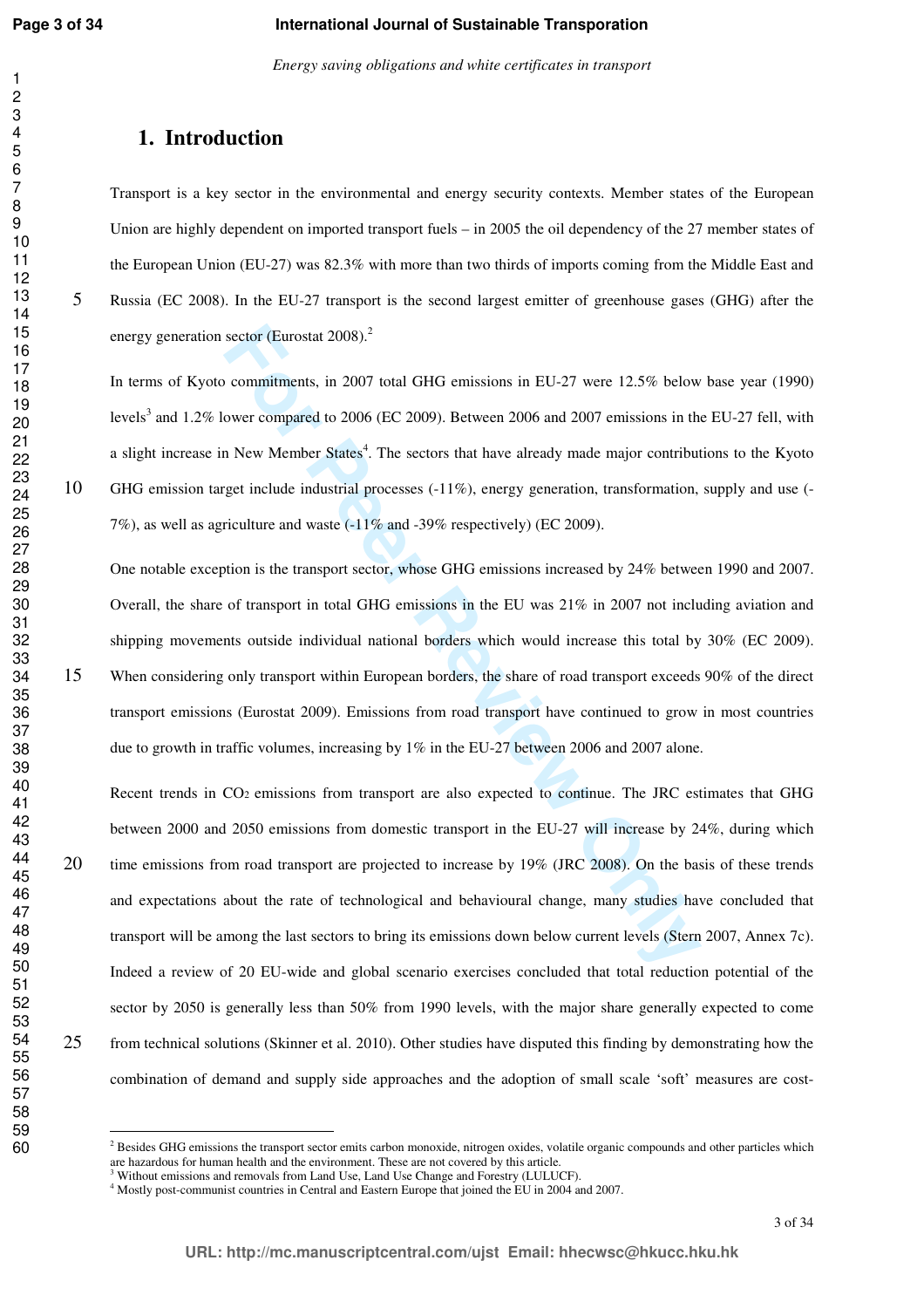#### *Energy saving obligations and white certificates in transport*

effective routes to demand reduction in this sector (CfIT 2007; Anable 2008). However, almost all studies conclude that the sector needs to adopt all the solutions at its disposal and more, both behavioral and technical, 'hard' and 'soft', if the transport sector is to avoid being responsible for jeopardizing EU emission reduction targets.

5 Since it is unlikely that transport agents will reduce their energy consumption and  $CO<sub>2</sub>$  emissions voluntarily, policy interventions are necessary to ensure that the transport sector contributes to national and international emission targets. High emission reduction potentials exist in the transport sector, especially in road transport, through smaller and more fuel efficient vehicles and modal shift (BMU 2006, Schäfer 2000, and DeCicco and Ross 1996). In Germany emission reductions of about 14 Mt  $CO<sub>2e</sub>$  can be achieved cost effectively in the road transport sector (BDI 2007).

## *1.1 Policy instruments targeting greenhouse gas emissions and energy use reductions in the transport sector*

Figure consisted relations potentials exist in the changed steeds), expecting<br>al more fuel efficient vehicles and modal shift (BMU 2006, Schäfer 2000,<br>Finany emission reductions of about 14 Mt CO<sub>2</sub><sub>c</sub> can be achieved cost Sustainable transport policies in Europe have traditionally been focused on regulations (standards), transportation pricing reform (e.g. fuel taxes, annual motor vehicle taxes, parking pricing, incentives to purchase fuel efficient vehicles), carbon taxes, information tools, voluntary actions, improving travel options, increasing the demand of alternative fuels, influencing modal split, as well as urban and land-planning strategies and traffic management systems. Whilst around 40% of Europe's GHG emissions are covered by the Emissions Trading Scheme (ETS), the transport sector, with the exception of aviation from 2012, remains outside of the ETS.

Information tools, such as labeling and databases, support the user in making informed choices that have implications on the lifecycle costs of acquiring, owning and operating a vehicle. Fiscal and economic policies include charges, taxes and financial support. Energy taxation 'punishes' consumption (and thus inefficiency and excessive usage), while fiscal tools and financial support (e.g. investment grants, accelerated depreciation, etc.) may be designed to improve the economics of technological solutions that may have higher upfront costs even if their lifecycle costs are lower. Infrastructure policies provide priority for efficient transport modes in the infrastructure (modal shift via the provision of cycle lanes, bus priority lanes, improved public transport services and road space relocation, modal shift from road to rail in freight transport, parking policies). Spatial planning takes long-term effects in the transport system into account and gives instructions to the urban developers to optimize the regional transport system (with respect to public transport, urban densification, and car sharing etc.). Traffic and mobility management consider the middle-term perspective and optimize the utilization of the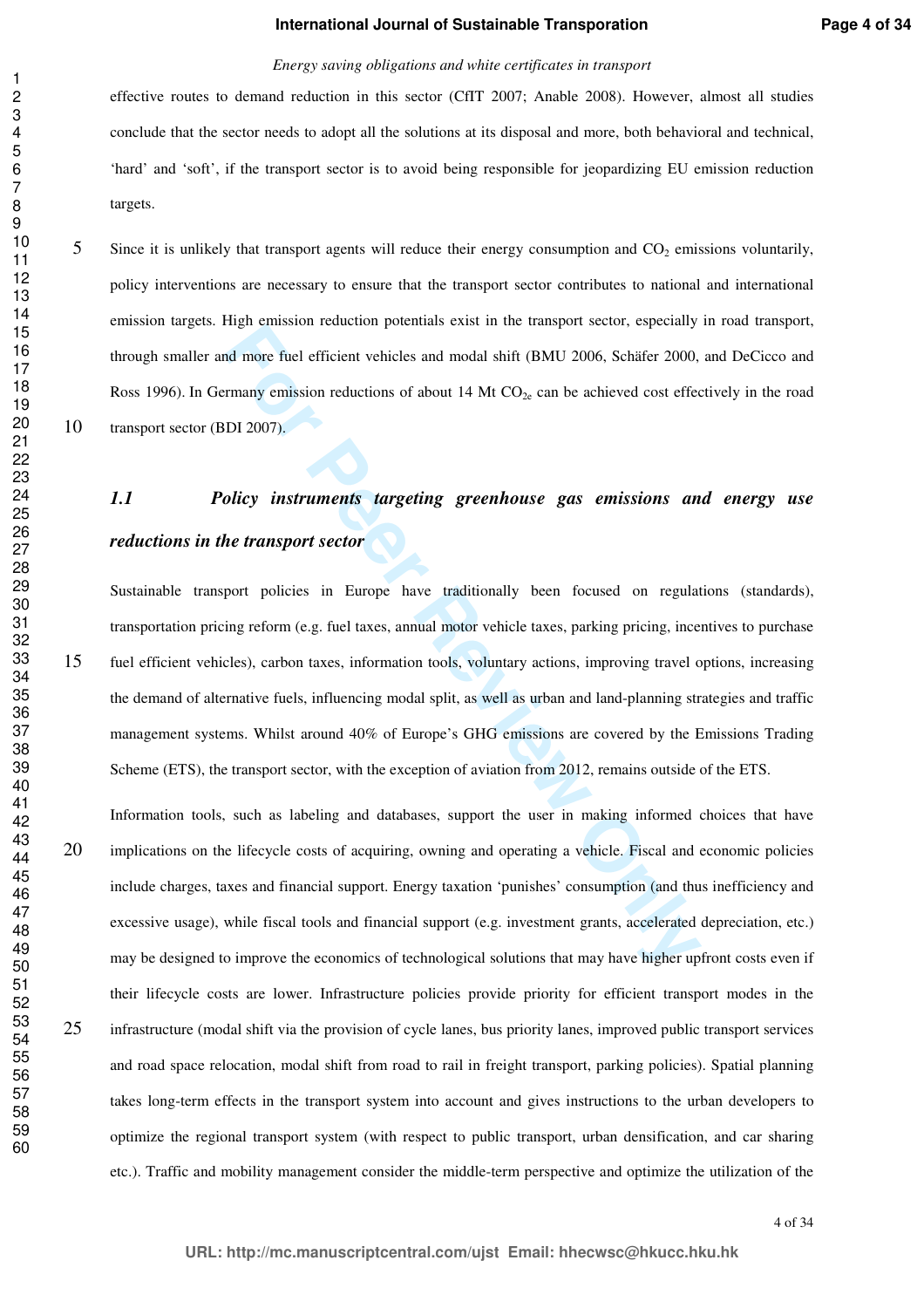#### **International Journal of Sustainable Transporation**

#### *Energy saving obligations and white certificates in transport*

existing infrastructure by introducing GPS optimized congestion bypassing, optimized traffic routing, the provision of cycle lanes, bus priority lanes, improved bus services, road space reallocation, parking policies, and soft measures such as car sharing, information provision and travel planning. Voluntary action introduces voluntary commitments by market actors (e.g. car manufacturers) (UKERC 2007; UBA 2007 and 2008; CE Delft 2006). In the authors' view cap-and-trade programs appear to be a very complex option for road transport because covering a huge number of transport operators would impose huge administrative burden. Other authors – such as Raux (2010) – have put forward proposals for tradable rights for fuel consumption for personal travel, while acknowledging that these would involve high costs of implementation given the very large number of actors concerned.

- ting that these would involve high costs of implementation given the very<br>informational and voluntary instruments for transport sustainability are gare<br>suggested in the "Three Pillar Approach", the first strategy of the E In the last decade informational and voluntary instruments for transport sustainability are gaining importance: these instruments are suggested in the "Three Pillar Approach", the first strategy of the European Commission to reduce CO<sub>2</sub> emissions in passenger road transport (EC 1995). The European Automobile Manufacturers Association (ACEA) made a voluntary commitment to reduce the average  $CO_2$  emissions to 140 grams of  $CO_2$ per kilometer driven (g CO2/km) for new cars by 2008. Similar voluntary commitments were also made by Japanese and Korean car manufacturers. However, the voluntary target was not reached and in 2008 average emissions for new cars were significantly above target at 154 g CO2/km helped by the largest single annual reduction in the final year due to the recession and high fuel prices (T&E 2009). In December 2008, the Council of Ministers and the European Parliament agreed to impose the 130 CO<sub>2</sub> g/km limit on 65% of the new car fleet from 2012, 75% from 2013, 80% from 2014 and all by 2015, with another 10 grams of  $CO<sub>2</sub>$  to be saved with 20 "eco-measures". A longer-term target of  $95g$  CO<sub>2</sub> g/km is set for 2020. Manufacturers may obtain a maximum additional emission credit of  $7 \text{ CO}_2$  g/km if vehicles are equipped with innovative carbon reducing technologies and this is independently verified; these should be over and above any changes designed to secure an additional 10g reduction as part of the integrated approach. Penalty payments will apply from 2012 to 2018 of 5 Euro for the first g/km, 15 Euro for the second g/km, 25 Euro for the third and for each additional g/km over the limit, 25 and 95 Euro for each subsequent g/km, per vehicle sold. From 2019 the penalty will be 95 Euro per g/km. These targets are now mandatory: the legislation on  $CO<sub>2</sub>$  from passenger cars is now officially published in the form of Regulation (EC) No 443/2009 of the European Parliament and of the Council of 23 April 2009 setting emission performance standards for new passenger cars as part of the Community's integrated approach to reduce  $CO<sub>2</sub>$ emissions from light-duty vehicles (OJ 2009).
- Given the transport emission trends indicated above, existing policies have been only partially successful. While a demand shift to smaller and more efficient cars has been seen, reduced consumption per km – respectively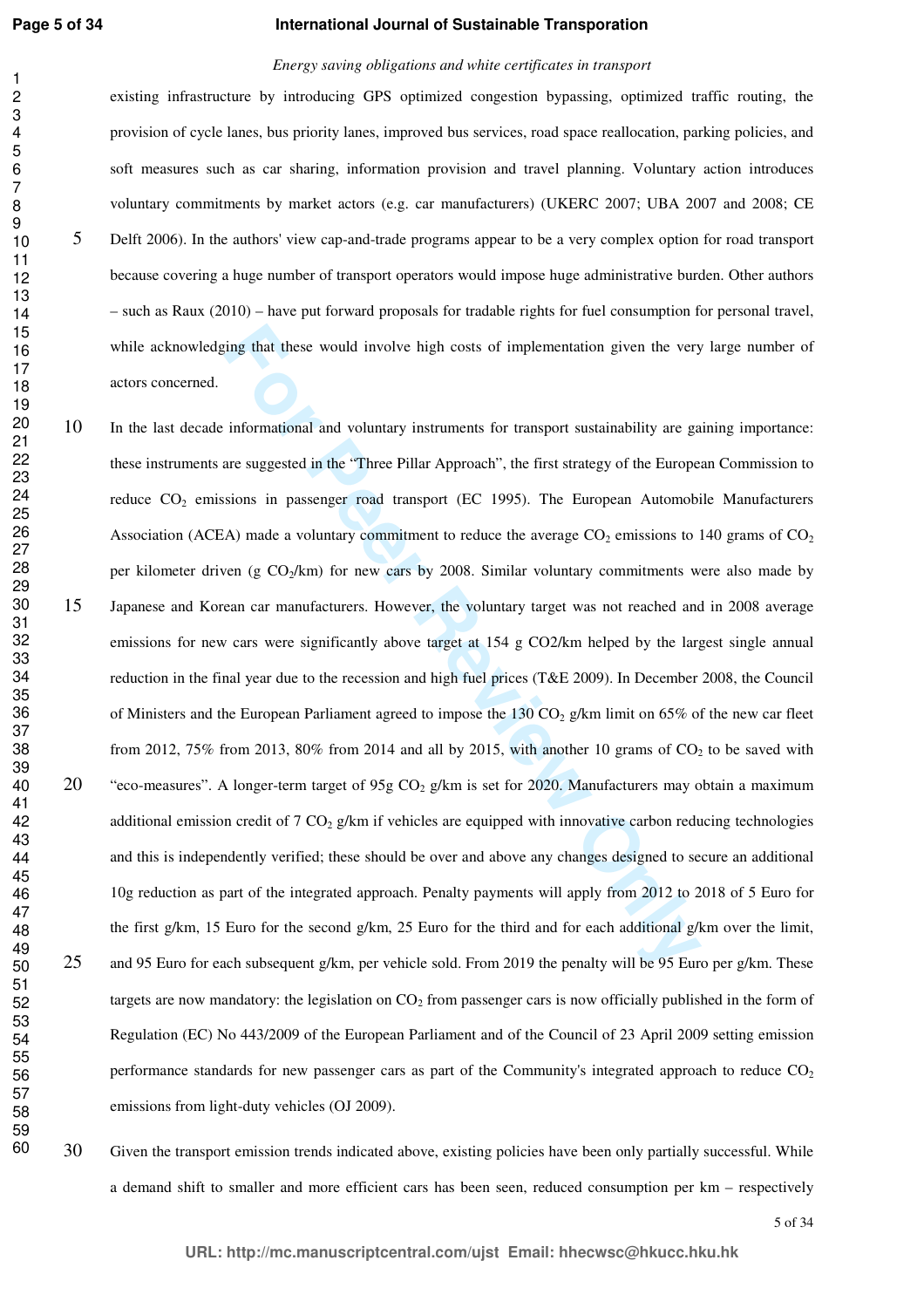#### *Energy saving obligations and white certificates in transport*

reduced per-km vehicle operating costs – has been associated with a rebound effect of increased vehicle use thus requiring additional measures to effectively maintain real travel costs (Frondel et al. 2007). Goodwin et al. (2004) argue that the price-elasticity of total transport demand is negative, at about -0.6 in the long term, whereas the income-elasticity of transport fuel demand is much stronger with a positive value of about 1.2. Consequently transport pricing policies and carbon taxation may require a much faster increase in the cost of transport than in income, which has not been the effect of fuel taxation and carbon taxation policies to date.

Transport is a complex sector with a huge number of stakeholders and delivery channels involved. Hence, no policy instrument alone can ensure a significant and sustained effect – a balanced mix of instruments is needed to ensure the desired response, combining technological solutions and a rethink of demand (UKERC 2007; UBA 2007 and 2008; CE Delft 2006).

and the and any angle band statistic and denotes and denotes and denotes and denotes and denotes and alone can ensure a significant and sustained effect – a balanced mix of instited response, combining technological soluti In this paper, we explore the introduction of energy saving obligations on transport fuel suppliers, following the logic of energy saving obligations on electricity and gas suppliers. Under existing energy saving obligations introduced in a number of EU countries (see the discussion in this paper), energy distributors or suppliers – mostly suppliers of network-bound energies, such as electricity and gas – have to implement energy efficiency projects at the premises of end-users or purchase certified energy savings from other parties implementing projects in order to meet energy savings targets. While the Energy Services Directive (Directive 2006/32/EC) applies to transport fuels too, as of late 2009, no EU country had an energy saving obligation on transport fuel distributors or suppliers. To the best knowledge of the authors, this option has not been discussed in policy research literature. However, as of early 2010 there are indications that France will be integrating transport saving obligations into its comprehensive system of energy saving obligations targeting energy suppliers.

In this paper we first outline the principles of energy saving obligations, particularly white certificate schemes, as they exist in different EU member states, providing a brief comparative analysis of these. Bertoldi et al (2010) offers a comprehensive comparative analysis of the topic. Subsequently, in this paper we discuss the potential application of energy saving obligations and white certificates to the transport sector. Acknowledging that sustainable transport policies need to tackle complex relationships, we intend to open a discussion as to the potential role of energy saving obligations in delivering energy savings and thus emission reductions. This is in the context of Directive 2006/32/EC and the 2020 climate and energy policy targets endorsed by EU Heads of State and Government in March 2007. The paper does not go into a detailed comparative analysis of savings obligations and tradable certificates in transport with other tools.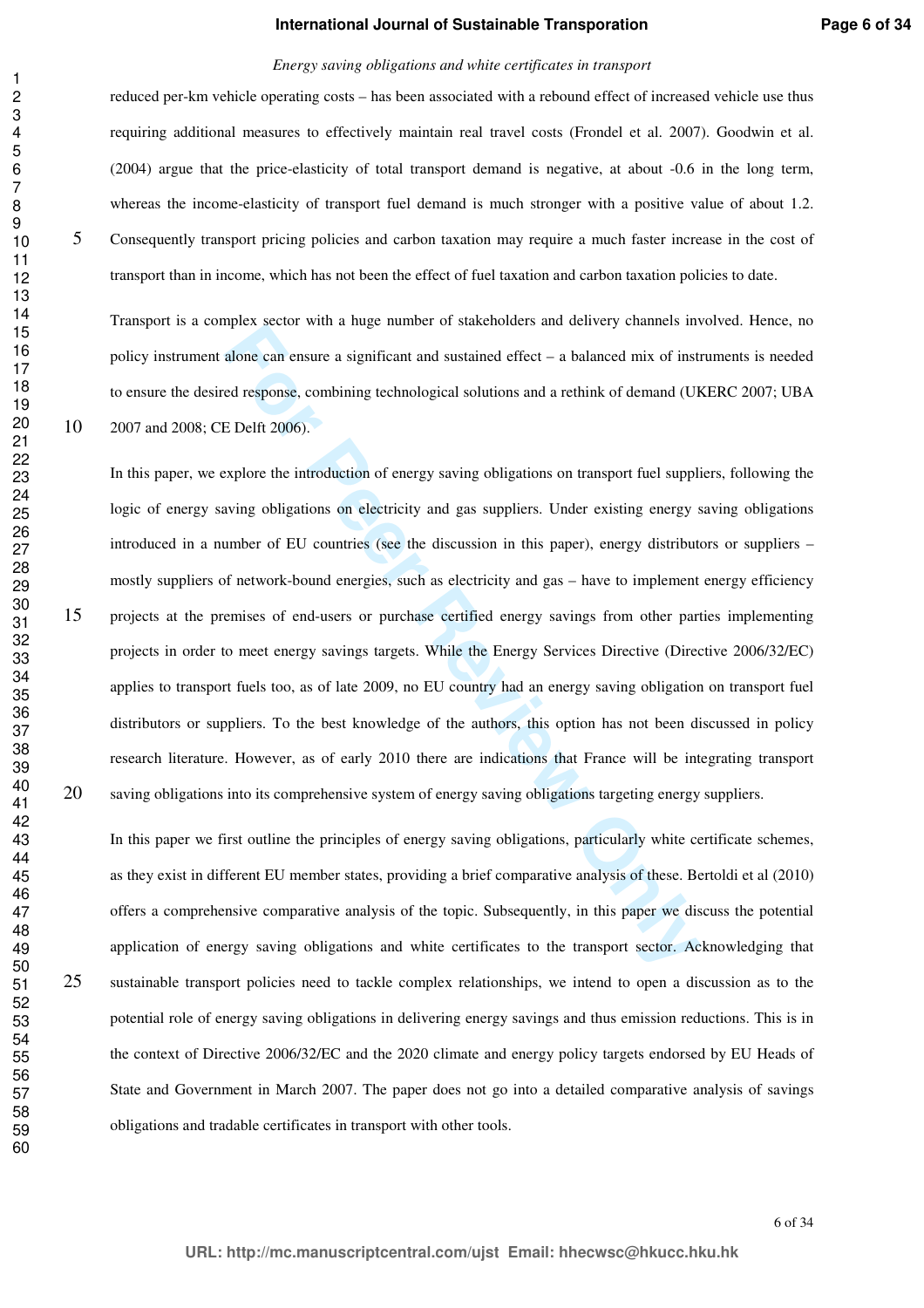#### **International Journal of Sustainable Transporation**

#### *Energy saving obligations and white certificates in transport*

The starting premises of the paper is that the potential attractiveness of such schemes in transport may come from their ability to **circumvent problems of low price elasticity and high income elasticity of transport**  (which undermine fiscal tools, such as taxation), while at the same time **ensuring a certain outcome** (unlike information and education, or purely voluntary undertakings), **establishing a financing channel** to pay for energy saving interventions and providing for **flexibility in complying with the targets**. Energy saving obligations have successfully delivered savings targeting distributors or suppliers of electricity, natural gas, district heating and heating oil. Placing transport fuel suppliers under such obligations appears to be a logical continuation of this policy trend. As already indicated, as of late 2009 the French authorities are discussing the extension of the existing energy saving obligation to cover transport fuel suppliers too.

is policy trend. As already indicated, as of late 2009 the French authorities<br>isting energy saving obligation to cover transport fuel suppliers too.<br>fication is needed at this point. Other authors have looked at capping em An important clarification is needed at this point. Other authors have looked at capping emissions from transport (e.g. Raux and Marlot 2004 for the case of domestic motor vehicle fuel consumption, Raux 2010 for domestic tradable fuel rights, or Jochem 2009 for emission trading scheme in transport). In contrast, this paper examines the case of energy saving obligations coupled with certification of energy savings from technical and behavioral projects under a baseline-and-credit system. In the authors' view a stand-alone cap-and-trade systems for the transport sector are not applicable due to the large number of potential stakeholders involved, which is expected to increase the administrative costs. Nevertheless, the paper does draw on research findings on capping transport emissions, which are relevant for the present work (for example in the context of the level for imposing savings targets).

The structure of the paper is as follows. In section 2 we present a comparative review of the characteristics of energy saving obligations and Tradable White Certificate (TWC) schemes in Europe, pointing to the implications of certain design choices. The descriptive review in sub-sections 2.1 to 2.3 is followed by a summary and analysis in sub-section 2.4. Section 3 introduces the authors' view on the possible modalities of energy saving obligations and TWC schemes in the transport sector and provides several design options. In Section 4 we discuss the advantages and drawbacks of the scheme. Section 5 concludes.

## **2. White Certificate schemes: application fields in Europe**

In the emission reduction context, cap-and-trade schemes have been widely discussed in many contexts and implemented in many countries. Under a cap-and-trade approach an aggregate cap on emissions is apportioned among individual parties covered in the form of emission permits. Emissions permits are either auctioned or

7 of 34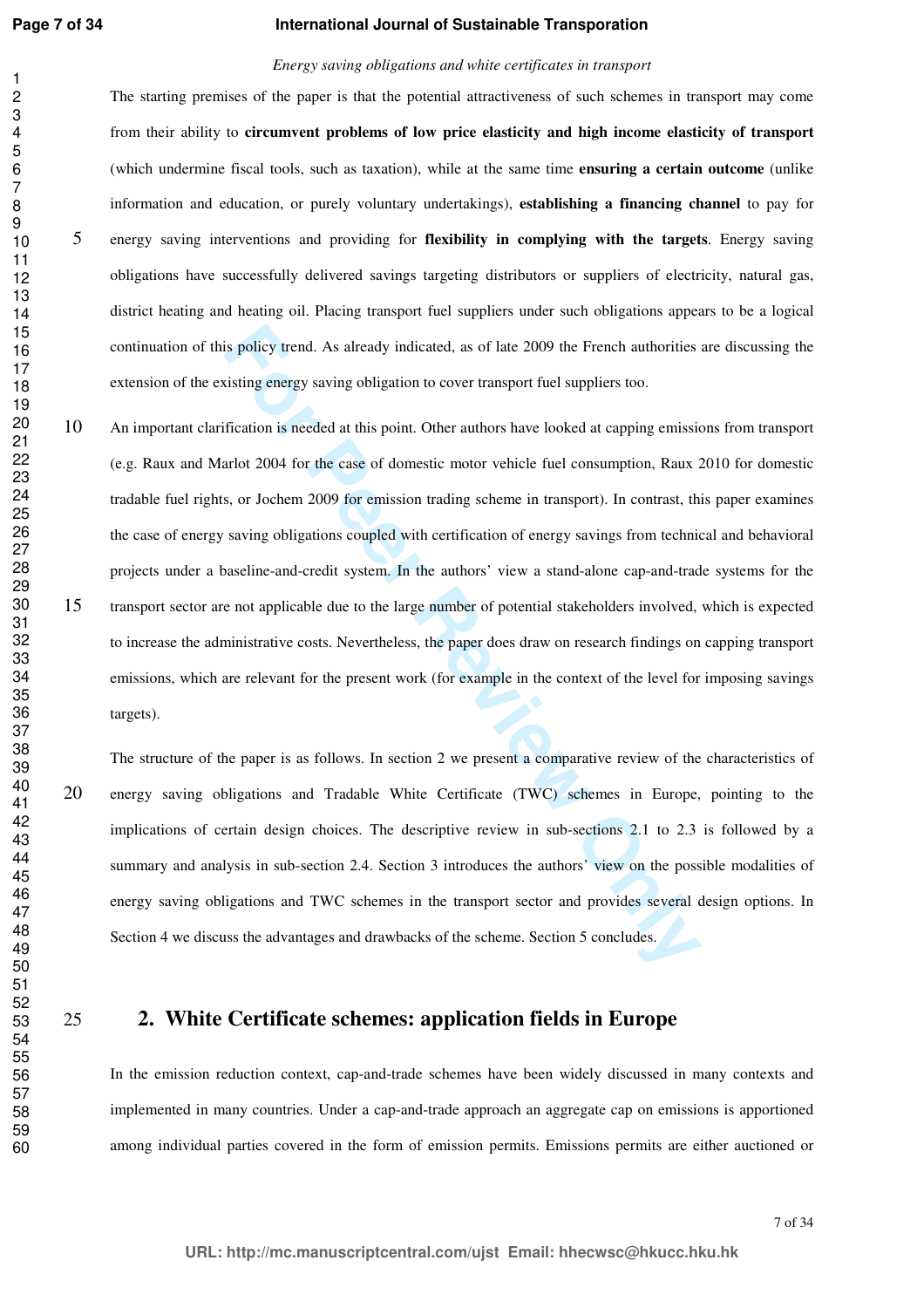#### *Energy saving obligations and white certificates in transport*

given away for free based on different criteria. Emitters under the cap are allowed trade emission allowances among each other. In theory this allows them to achieve their individual caps in the most cost efficient manner.

In contrast, **a baseline-and-credit** scheme refers to obtaining credits for project activities due to which the emissions or, as discussed in this paper, **the energy use** of a party are taken **below their baselines**. Energy saving obligations (targets), also known as supplier or utility obligations, and white certificate schemes are a form of baseline-and-credit system, whereby specific energy saving targets are set for some category of energy market operators, such as energy distributors, suppliers, or even consumers. These operators must fulfill the targets by implementing energy efficiency and energy savings measures among end-users within a specific time frame. The fulfillment is acknowledged by means of TWCs verified by an independent party. Directive 2006/32/EC defines white certificates as: *"certificates issued by independent certifying bodies confirming the claims of market actors for savings of energy, as a consequence of energy end- use efficiency measures."*

**Example 18 Solution**, and the set of the specifical and the set of the set of the set of the set of the set of the set of the set of the set of the set of the set of the set of the set of the set of the set of the set of The philosophy underlying this system is to combine the guaranteed results of setting obligations with the economic efficiency of market-based mechanisms. Those market actors who receive obligations (savings targets) can decide whether to implement energy efficiency measures directly, via daughter companies or via partnerships with third parties, or to purchase TWCs, or to pay non-compliance penalties, depending on their marginal costs of compliance. Those operators, who can tap a low cost potential and exceed their targets, can sell their TWCs to market actors under savings obligations who have delivered project savings below their target obligation. In this way, TWCs ensure high flexibility and thus contribute to the implementation of measures that are more cost-effective. Under certain conditions, other economic actors without obligations - such as energy service companies (ESCOs) – can certify savings from projects they implement and sell TWCs to energy market actors under obligation.

In the European Union energy savings obligations imposed on different categories of energy market actors exist in the UK<sup>5</sup>, Italy, France, Denmark, and the Flemish region in Belgium. Italy and France have energy savings obligations in combination with TWCs<sup>6</sup>. Obligations or projects can be traded without formal certification in the 25 UK and Denmark. In its National Energy Efficiency Action Plan (NEEAP) under Directive 2006/32/EC Poland declared its intention to introduce a white certificate scheme from 2009; as of October 2009 preparatory work on the design of the scheme has advanced, but no legislation has been adopted. The Irish government is to go for public consultation on its "Energy Demand Reduction Target" program, which may involve supplier saving

 $\overline{a}$ 

 

The scheme only covers Great Britain.

In Italy certificates are called Energy Efficiency Titles. In France they are referred to as Certificates of Energy Savings.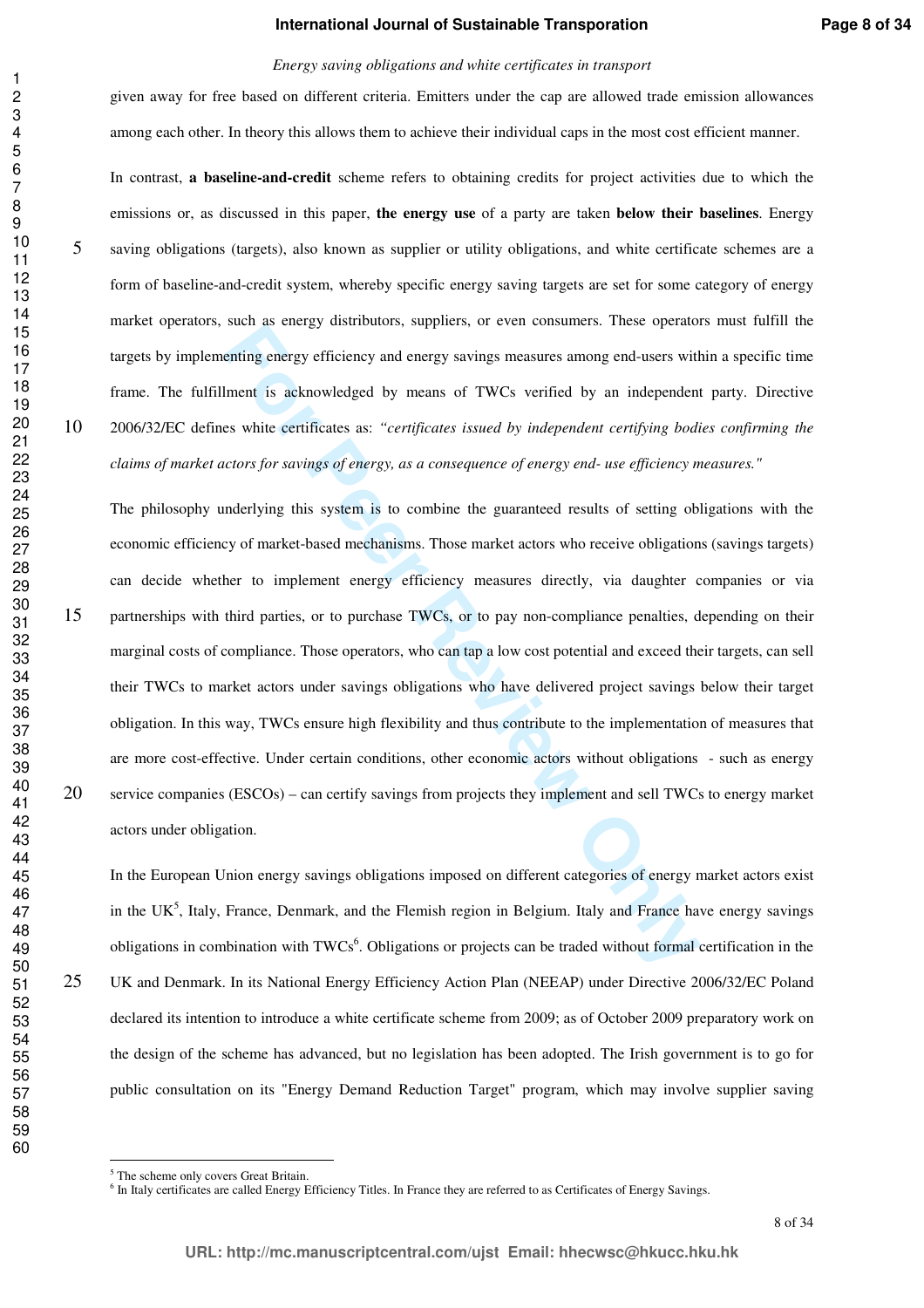#### **Page 9 of 34**

 

#### **International Journal of Sustainable Transporation**

#### *Energy saving obligations and white certificates in transport*

obligations<sup>7</sup>. These schemes have been extensively analyzed (see, for example, Pavan 2008; DEFRA 2007; Monjon 2006; Bertoldi and Rezessy 2006; Bertoldi and Rezessy, 2008; Bertoldi et al. 2009; D'haeseleer et al. 2007). Outside Europe, TWC schemes have been introduced in Australia (New South Wales, see Passey et al. 2008). A number of states in the United States have policies that create long-term energy efficiency obligations; 5 out of these five states have TWCs<sup>8</sup>, but only in Connecticut are TWCs being actively traded for compliance purposes (Friedman et al. 2008).

For position and 100 extended unter the team opposes the process of the second phase from transport projects are eligible for certification both in France politic has been formally placed under an energy saving obligation So far, energy saving obligations and TWC schemes have not been applied explicitly to the transport sector: while energy savings from transport projects are eligible for certification both in France and in Italy, **no transport fuel supplier has been formally placed under an energy saving obligation as of late 2009<sup>9</sup>. France** announced that in the second phase of it scheme (2010-2013) the energy saving obligation would cover also the transport fuel suppliers. At the time of submission of the final version of this paper (June 2010) the second phase obligations have not been formally legislated.

A number of key design elements need to be examined in order to understand the potential for the application of energy saving obligations and TWC in the transport sector, to assess design options and to point to some of the complexities involved in the transport sector application. In the following paragraphs we outline how these elements are currently resolved in the gas and electricity supplier obligations schemes and tradable certificate markets before looking in Section 3 at the possible design of energy saving obligations in the transport sector.

#### *2.1 Size, unit and temporal content of the obligation*

Energy savings may embody different commodities, such as primary energy, final energy or  $CO<sub>2</sub>$  content of energy saved. Some Member States have expressed the obligations in primary energy (Italy and Flanders region in Belgium) and some have expressed them in final energy (Denmark and France). The target under the ongoing phase of supplier obligation in the UK (CERT) is expressed in  $CO<sub>2</sub>$ ; previously it was expressed in final energy, standardized to take into consideration the carbon content of fuels saved $10$ .

The choice of unit of obligation ultimately depends on the main policy goal under which an obligation is 25 introduced (security of supply, reliability of supply, etc.). Setting targets in terms of  $CO_2$  reduction may

<sup>8</sup> In the United States white certificates are referred to as energy efficiency certificates or credits, white certificates or tradable white certificates, or white tags. In individual markets the titles are based on specific policy language, such as Class III Renewable Energy Credits (Connecticut), Portfolio Energy Credits (Nevada), Tier II Alternative Energy Credits (Pennsylvania).

 $\overline{a}$ <sup>7</sup> In addition, in Ireland the Electricity Supply Boards (ESB) each year agrees on an energy efficiency program the Commission on Energy Regulation (CER). Targets are set for savings in energy use which can be achieved though promotion of energy efficient products and education of customers on energy efficient practices.

 Saving obligation should not be confused with a renewable fuel obligation, such as the biofuel sales requirement.

<sup>&</sup>lt;sup>10</sup> The fuel-standardisation is devised to ensure that the target units are directly related to the carbon emissions saved, irrespective of the fuel(s) concerned.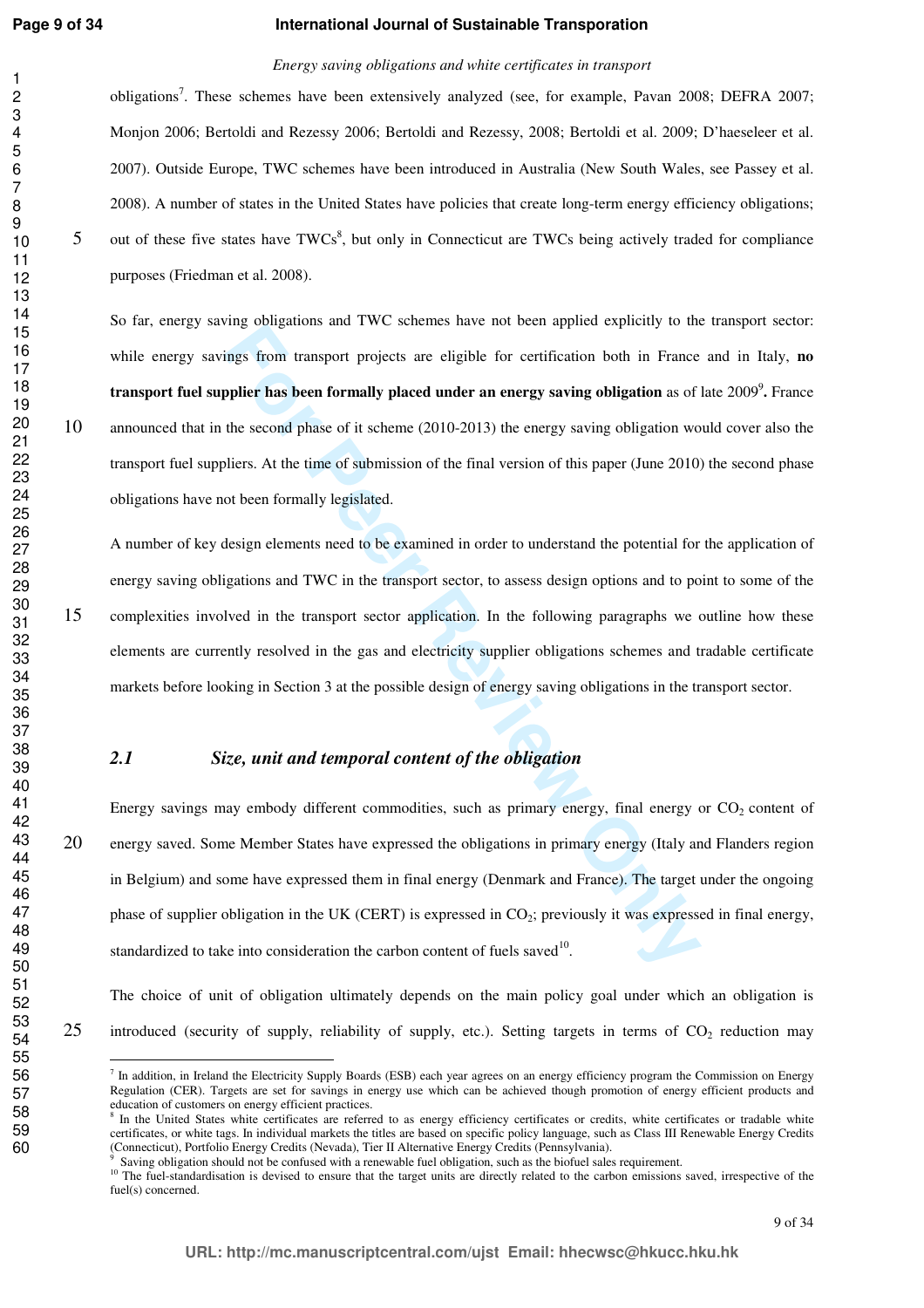#### *Energy saving obligations and white certificates in transport*

complement the EU Emission Trading Scheme (ETS) by covering sectors that are outside the ETS and whose inclusion is not considered appropriate for the time being (e.g. the residential sector)<sup>11</sup>. On the other hand  $CO<sub>2</sub>$ reduction is not the only benefit of end-use energy efficiency.

Whether to set a target in primary or final energy is a national choice, among others related to the decision whether and under what conditions to credit supply side solutions, such as cogeneration or small-scale renewables. As a consequence, a target expressed in primary energy gives a strong bias towards electricity savings.

compliance period (temporal content of the target) and the rate of incide a confident planning reliability for the obligated parties and their state field multi-annual targets and compliance is to be demonstrated at the wh The definition of compliance period (temporal content of the target) and the rate of increase are defined explicitly to provide a confident planning reliability for the obligated parties and their stakeholders. Some Member States have fixed multi-annual targets and compliance is to be demonstrated at the end of the period (UK and France), while others have annual targets and annual compliance (Denmark, Italy and Flanders). To ensure policy stability in Denmark, Italy and Flanders annual targets are established in the framework of a multiannual period of obligations. In the case of multi-annual targets obligation periods last 3 years on average. This relatively short obligation period allows adjustments of the targets or the operational modalities of the scheme. At the same time investment stability is ensured whereby short obligations periods are combined with a longterm policy commitment, long lifetimes of measures and certificate validity and banking of measures or savings for use in future periods. In addition, in the UK, obliged companies must report on annual progress even if they have to only demonstrate compliance at the end of the period. Annual targets give the system administrator the possibility to correct for any implementation flaws.

The UK and France express their targets in cumulative terms, i.e. in the final year of the period. Italy has progressively increasing annual targets for electricity and gas distributors by 2012. In Italy projects contribute towards the achievement of the target for 5 years only (in some exceptional case 8 years) and there is no discounting of the savings over this lifetime. In the UK and France the technical lifetimes of measures are used in calculating lifetime savings: in the UK, for example, technical lifetimes range between 8 and 40 years. In Denmark and Flanders only first year savings count towards the target, i.e. the implicit lifetime of a measure is only 1 year. Only allowing first-year savings to count towards the target ensures that each year only new measures will be accredited. Allowing for first year savings only or allowing only short lifetimes of savings may have the impact of promoting only measures with short payback times instead of comprehensive solutions that are likely to have longer payback times.

<sup>&</sup>lt;sup>11</sup> Note that in the case of electricity savings there is an overlap between the ETS and white certificate schemes: reduced electricity consumption due to the implementation of energy saving obligations free allowances for power producers.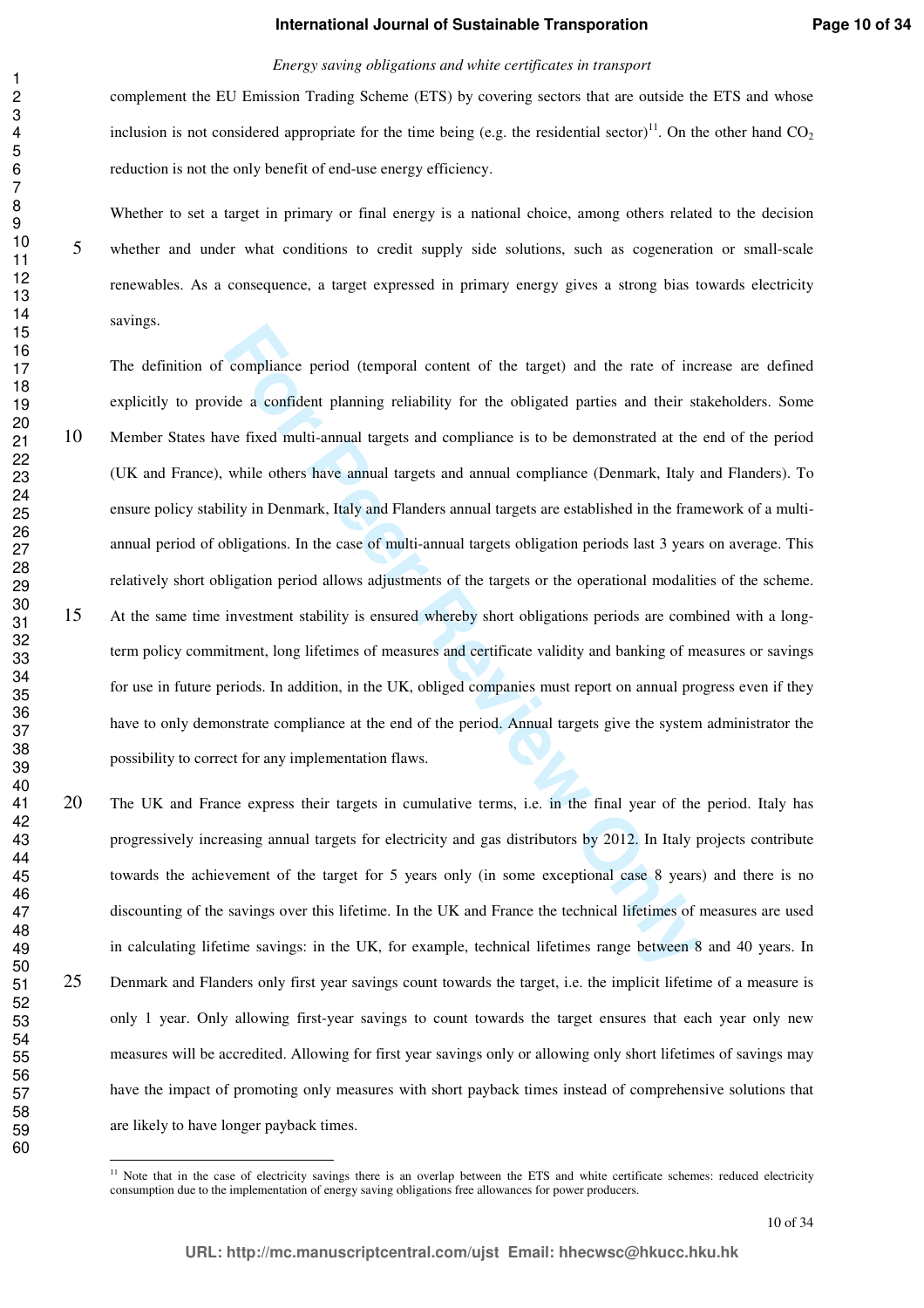#### **International Journal of Sustainable Transporation**

*Energy saving obligations and white certificates in transport* 

#### *2.2 Obliged parties*

A second step is to define the obliged actors and how to allocate the overall target to the individual obliged parties. It is important to have a significantly large share of energy consumption covered by the obligation, while retaining a manageable number of obliged parties by possibly excluding very small market actors for whom the savings obligation may pose a big burden and whose inclusion may increase disproportionately the administration costs of the system. The target allocation among obliged parties can be based on historic market shares or the number of consumers (linear or increasing for larger obliged parties).

The UK and France have chosen to impose the obligation on energy suppliers (retail companies). Italy, Denmark and Flanders have placed energy distributors (distribution network operators) under the obligation. Suppliers have strong links to the final consumer, may have the motivation to offer value-added services and are uniquely placed to provide information about consumption through billing and metering processes and to inform consumers about measures on offer. Obligations may encourage them to transform their business model away from pure commodity sales and towards energy service sale.

ice role consumers (linear or increasing for larger obliged partics).<br>
The ave chosen to impose the obligation on energy suppliers (retail companies<br>
placed energy distributors (distribution network operators) under the ob Target apportionment among obliged parties can be based on market share or number of consumers. The size of the target can increase linearly or not linearly with the obliged party size. In all existing schemes in the EU target apportionment is linear. In the UK the target apportionment into individual companies' targets is based on the number of domestic customers served. In Italy it is based on the market share of each company, while in the first obligation period in France it was based on turnover (75%) and market shares of energy sales (25%) in the residential and tertiary sectors. In the UK suppliers with more than 50,000 domestic customers in 2007 are under CERT. In Italy annual targets are imposed on distributors with more than 50,000 customers two years before (e.g. in 2007 for the 2009 targets)<sup>12</sup>. In the first phase of the energy saving obligations in France suppliers above 0.4 GWh/y were under obligations (0.1 GWh/y in the case of LPG and no threshold in the case of heating oil).

In Denmark the targets are set in the framework of a voluntary agreement. In the case of district heating, there is no voluntary agreement; instead every single district heating system has an executive order and has an individual target set.

In Flanders individual targets are defined annually based on 2% of the amount of electricity supplied to household customers two years previously and 1.5% for the non-residential sector, i.e. the kWh distributed in the

 Prior to the legislative changes in 2008, the threshold was set at 100,000 customers. As a result of this fairly high threshold, approximately one fifth of the total obligation in Italy was not been distributed, which corresponded to the volume of small suppliers.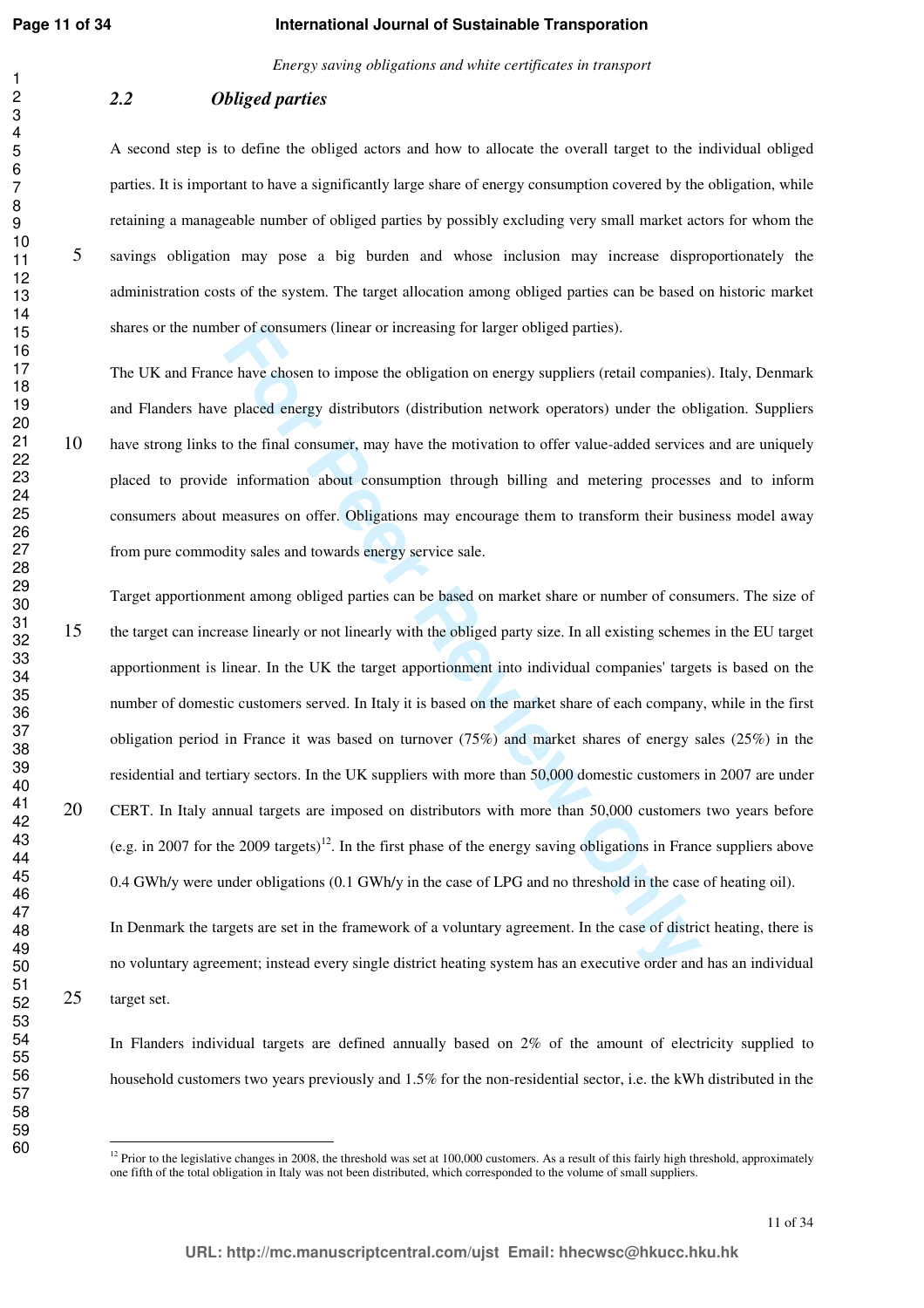#### *Energy saving obligations and white certificates in transport*

residential and non-residential sector carry different weight in defining the annual target. This approach is very common in the Energy Efficiency Resource Standards (EERSs) in the US.

#### *2.3 Eligible sectors and projects*

At a third step, the regulator defines the types of projects and technologies eligible to generate savings towards the targets under the scheme. It needs to be re-emphasized here that there is a difference between the scope of the obligation (which economic actors need to meet targets) and the scope of eligible sectors (where economic actors can implement projects that contribute towards the target). **In Italy and France projects that deliver energy savings in transport can be certified, but as of 2009 there are no saving obligations on transport fuel suppliers.** 

- The scheme can be completely open to account for savings from any technology, form of energy or end-use sector, or it might be limited with respect to technologies (e.g. establishing a list of eligible project types), enduse sectors (e.g. limit projects to certain sectors) or energies (e.g. limit to grid-bound projects). However, the economic textbook argument is to not limit eligibility because this could lead to higher costs of compliance than if the market forces were left to determine the least-cost path to the environmental or social objective.
- ich exponding a consisted to meet targets) and the scope of engine sectors<br>**For Perrony Consister Consistent** products that contribute towards the target). In Italy and France projects<br>**Francy Consister Consister Consister** There are some practical arguments against a comprehensive scheme that is completely open in terms of technologies and sectors. A purely operational consideration against extensive scope is that inclusion of all project types and all sectors may result in difficult and expensive validation of the additionality of the projects and monitoring of savings and a tremendous amount of work for regulators to design monitoring and verification methodologies. Because cost minimization is an inherent feature of markets, a completely open scheme is likely to focus compliance on large-scale projects, where savings are easy to monitor and economies of scale and straightforward monitoring are likely to bring a reduction in transaction costs of certification. Such a trend however may leave out certain hard-to-reach sectors, such as residential buildings.

To meet their obligation companies in Italy are allowed to implement projects in all end-use sectors, while in the UK projects can only be implemented in the residential sector. In the UK 40% of the target must be achieved by measures in the priority group, defined as vulnerable and low-income households, including those in receipt of certain income/disability benefits and pensioners over  $70^{13}$ . In Denmark all end-use sectors apart from transport are allowed; no supply side and network-related measures are allowed at present and fuel switch is only allowed

<sup>&</sup>lt;sup>13</sup> A new scheme – called Community Energy Saving Programme (CESP) – runs in the UK from September 2009 until the end of 2012 targeting homes in areas of low income. This is a new obligation (though based on CERT) on suppliers and generators. The six largest suppliers account for 96% of the obligation expected to target around 90,000 households in about 100 projects across Great Britain.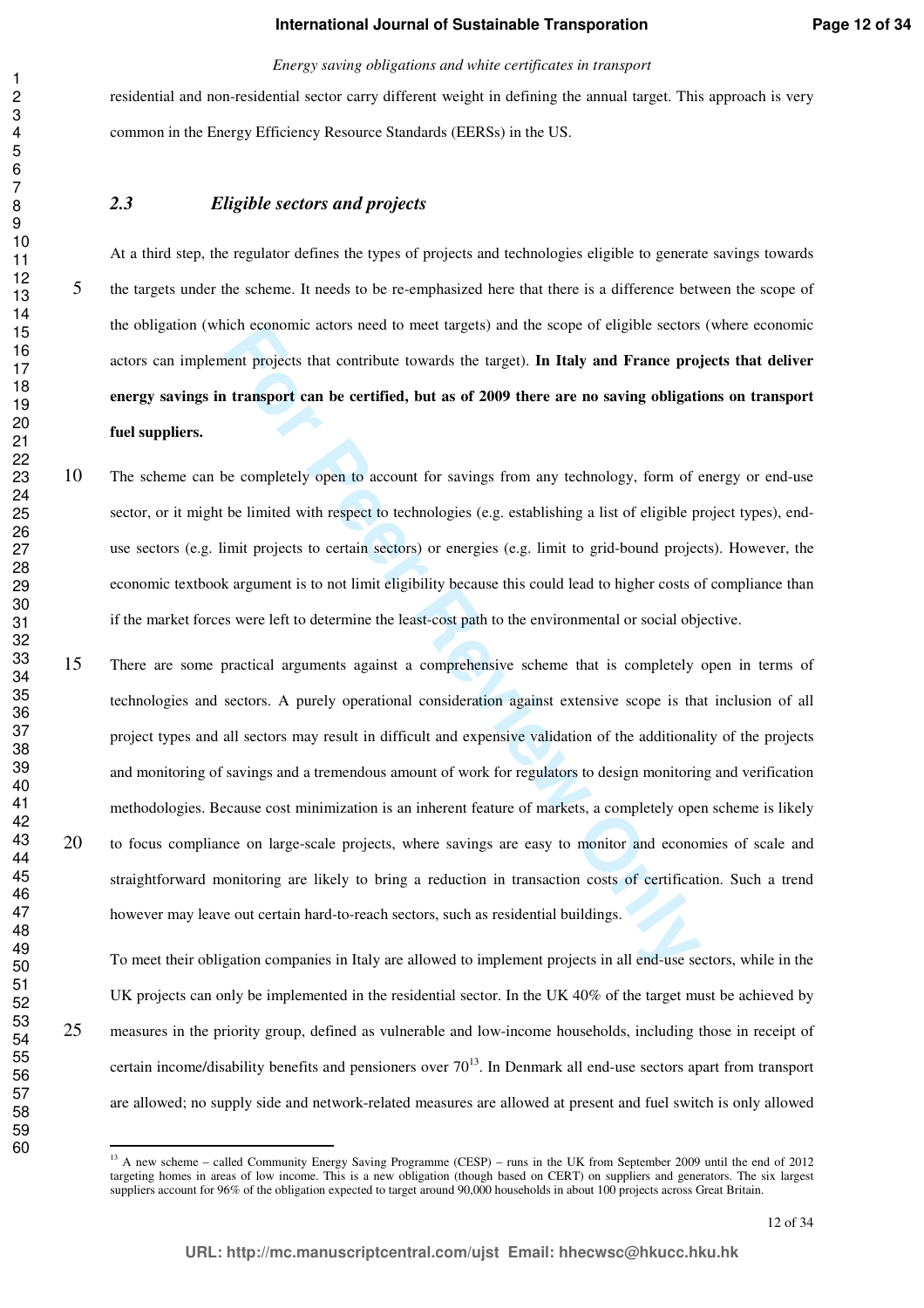#### **International Journal of Sustainable Transporation**

#### *Energy saving obligations and white certificates in transport*

if it reduces final consumption. Transport-related projects are not allowed, unless they concern internal transport consumption of a company. In Flanders residential, non-energy intensive industry and service sectors are allowed. The French system only excludes projects in sectors under the ETS. Illustrative or open lists of eligible measures are usually defined in advance by the authority administering the scheme based on the relevant legal provisions. Using lists of measures allows the regulator to implicitly promote certain types of measures (e.g. via longer lifetimes) and to calculate the average cost of these measures. Most countries have open or illustrative lists of measures, mostly related to establishing standard saving values (default values for unitary savings, see later). Other measures need the pre-approval of the regulator on case-by-case basis. In Flanders measures must always consist of financial contribution and an awareness-raising element.

The national systems differ in terms of allowing parties that are not under the savings obligations to get their project savings certified. The UK and the Flemish schemes are closed with savings accredited only to the obliged parties. In Italy and France, subject to various conditions<sup>14</sup>, other economic actors or public bodies can receive certificates too. In Denmark distributors are not allowed to directly implement projects other than information and informative bills; they comply with the targets acting via their daughter companies that carry 15 out activities related to meeting the obligations or via contracts with third parties<sup>15</sup>.

ures need the pre-approval of the regulator on case-by-case basis. In Flander<br>
Financial contribution and an awareness-raising element.<br>
Ims differ in terms of allowing parties that are not under the savings oblig<br>
Frified In the UK the supplier obligation has been introduced with the intention of, among other things, changing business models in energy supply. It has been observed that the major household energy suppliers have developed their own programs, used to some extent as a marketing tool. Nevertheless, energy efficiency programs have remained a separate operation from the core activity of selling energy units. Different is the 20 situation in Italy, where the scheme has boasted the development of a market for energy efficiency services. In Italy the largest share of TWC – more than three quarters – has been issued to energy service providers. In France, the majority of obliged parties have developed new services in the household energy market, such as advice, individual audits, financial instruments like low-interest rate loans and upfront subsidies. These build on partnerships with retailers, installers, manufacturers and banks. These partnerships have helped to structure and organize installation sector offers in the household sector.

#### *2.4 Results to date and lessons learnt*

<sup>&</sup>lt;sup>14</sup> For example in France economic actors that are not under the obligation cannot certify savings from projects that lead to an increase their turnover. It needs to be pointed out that many energy service providers in France indeed supply energy too and hence are under the obligation.

 The Danish Energy Association tried public tendering to achieve a minor share of its target (around 5%) on two occasions. Industrial companies were invited to bid in projects, but too few bids were received and the amount was not spent. So far direct contracting has worked better (Schalburg 2009).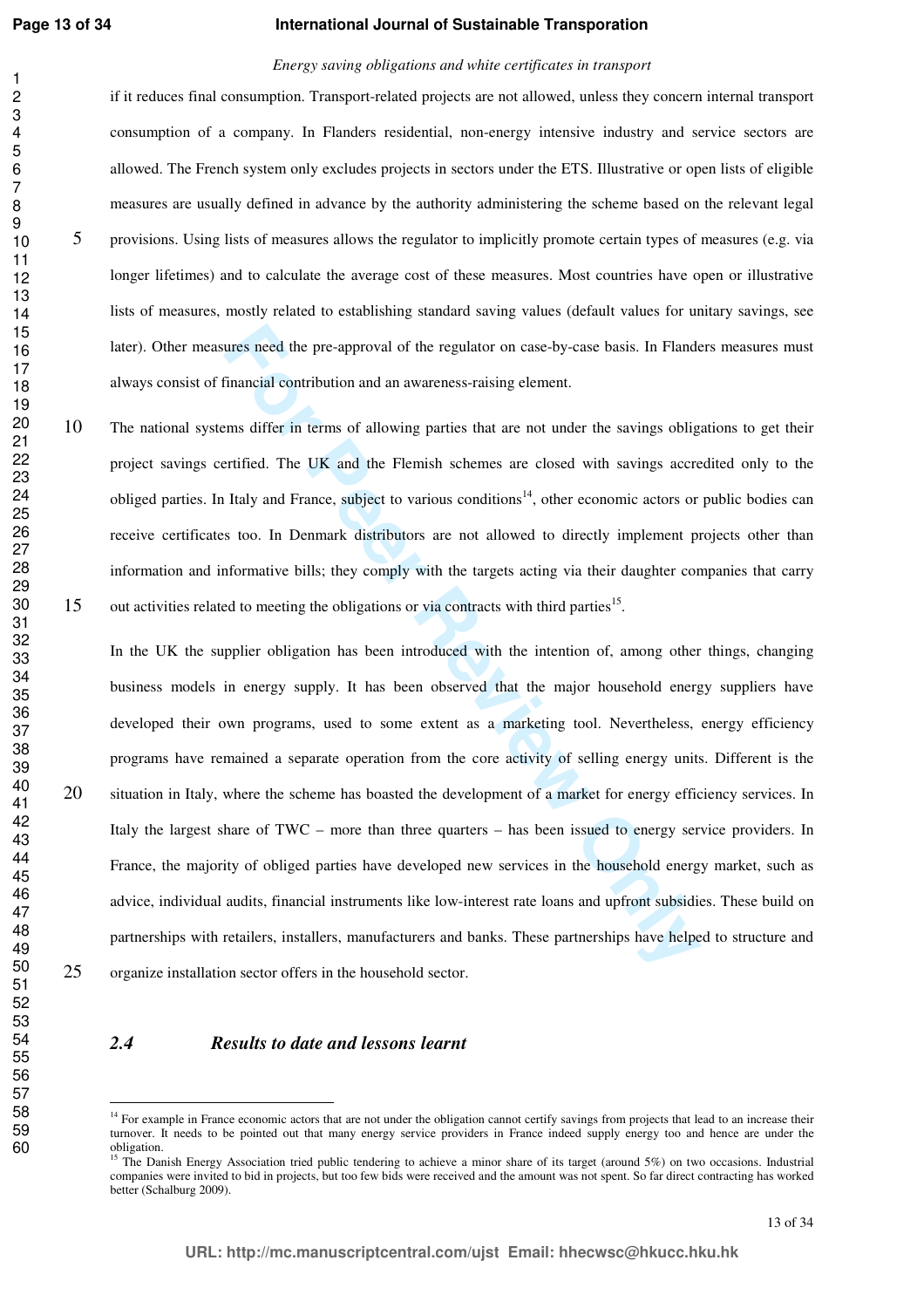#### *Energy saving obligations and white certificates in transport*

Table 1 summarizes the key design features of the ongoing phases of the schemes in Italy, France, Denmark, Flanders and the UK. A few general policy observations (sub-section 2.4.1), along with a few technical/operational remarks (sub-section 2.4.2), follow<sup>16</sup>.

#### 5 **Table 1. Major design features of current supplier obligation systems in the EU**

|                                                                             | UK (CERT)                                                                                | <b>Italy</b>                                                                                                                                               | France                                                                                                                                                              | <b>Denmark</b>                                                                              | <b>Flemish region</b><br>(BE)                                                                                         |
|-----------------------------------------------------------------------------|------------------------------------------------------------------------------------------|------------------------------------------------------------------------------------------------------------------------------------------------------------|---------------------------------------------------------------------------------------------------------------------------------------------------------------------|---------------------------------------------------------------------------------------------|-----------------------------------------------------------------------------------------------------------------------|
| <b>Current target</b>                                                       | Carbon:<br>185 MtCO <sub>2</sub><br>lifetime in 2012                                     | Primary energy:<br>at least 22.4 Mtoe (~260<br>TWh) to be saved<br>between 2005 and 2012<br>of which 6 Mtoe $($ ~ 70<br>TWh) to be saved in<br>2012 only.  | Final energy: 54 TWh<br>lifetime discounted                                                                                                                         | Final energy: 2.95<br>$PI$ (~0.82 TWh)<br>annual (as of 2010:<br>5.4 PJ/y = $1.5$<br>TWh/y) | Primary energy:<br>0.58 TWh for<br>$2008$ (annual)                                                                    |
| <b>Current</b> phase                                                        | 2008-2012                                                                                | 2005-2012<br>(annual targets)                                                                                                                              | Mid-2006 to mid-<br>2009                                                                                                                                            | 2006-2013 (annual<br>targets)                                                               | $2003 -$<br>(annual targets)                                                                                          |
| Annual end-<br>use energy<br>savings (TWh) <sup>a</sup>                     | $3.5^{b}$                                                                                | 4.5 <sup>c</sup>                                                                                                                                           | 1.3 <sup>d</sup>                                                                                                                                                    |                                                                                             |                                                                                                                       |
| <b>Sectoral</b><br>coverage for<br>eligible<br>projects                     | Residential<br>consumers only                                                            | All consumers                                                                                                                                              | All except ETS                                                                                                                                                      | All except transport                                                                        | Residential and<br>non energy<br>intensive<br>industry and<br>service                                                 |
| <b>Restrictions on</b><br>compliance                                        | 40% from<br>'priority group'<br>$(50\% \text{ in EEG})$                                  | 50% from reduction in<br>own energy sector<br>(applied until January<br>2008)                                                                              |                                                                                                                                                                     |                                                                                             |                                                                                                                       |
| <b>Obliged parties</b>                                                      | <b>Electricity</b> and<br>gas suppliers<br>above 50,000<br>residential<br>customers      | Electricity and gas<br>distributors above<br>50,000 customers                                                                                              | Suppliers of<br>electricity, natural<br>gas, heat, cold and<br>above 0.4 TWh/year<br>sales, LPG above 0.1<br>TWh yearly sales and<br>all heating fuel<br>suppliers. | Electricity, gas and<br>heat distributors                                                   | Electricity<br>distributors<br>Separate targets<br>for residential<br>and non-<br>residential<br>$(2008 \text{ on})$  |
| <b>Eligible parties</b><br>for savings<br>accreditation                     | Gas and<br>electricity<br>suppliers only<br>can achieve<br>accredited<br>savings         | ESCOs, energy<br>efficiency installers,<br>private and public<br>enterprises with an<br>energy manager, non<br>obliged gas and<br>electricity distributors | Any economic actor<br>but restriction on non<br>obligated parties                                                                                                   | Obliged distributors<br>and daughter<br>companies                                           | Electricity<br>distributors only                                                                                      |
| <b>Certification</b><br>size; discount<br>factor; explicit<br>cost recovery | N/A<br>certification;<br>No discount<br>factor in CERT;<br>No explicit cost<br>recovery. | $1$ toe;<br>No discount factor;<br>100 Euro/toe cost<br>recovery until 2008. As<br>of 2009 cost recovery<br>depends on energy sale<br>price variation.     | Min. 1 GWh<br>certification<br>application threshold;<br>4 % discount factor<br>except for $1st$ year.;<br>No effective cost<br>recovery <sup>e</sup> .             | N/A<br>First-year savings<br>only count<br>Cost recovery                                    | N/A<br>First-year<br>savings only<br>Cost recovery<br>determined<br>based on annual<br>action plans for<br>compliance |
| <b>Trading</b>                                                              | Energy savings<br>can be traded<br>only between<br>obligated<br>parties;                 | Certificate trade;<br>Spot market sessions;<br>OTC trading;                                                                                                | Certificate trade, only<br>OTC trading                                                                                                                              | No trading, no<br>certificates                                                              | No trading                                                                                                            |

 $\overline{a}$ <sup>16</sup> For more information on the current status of the schemes, see Oikonomou 2010.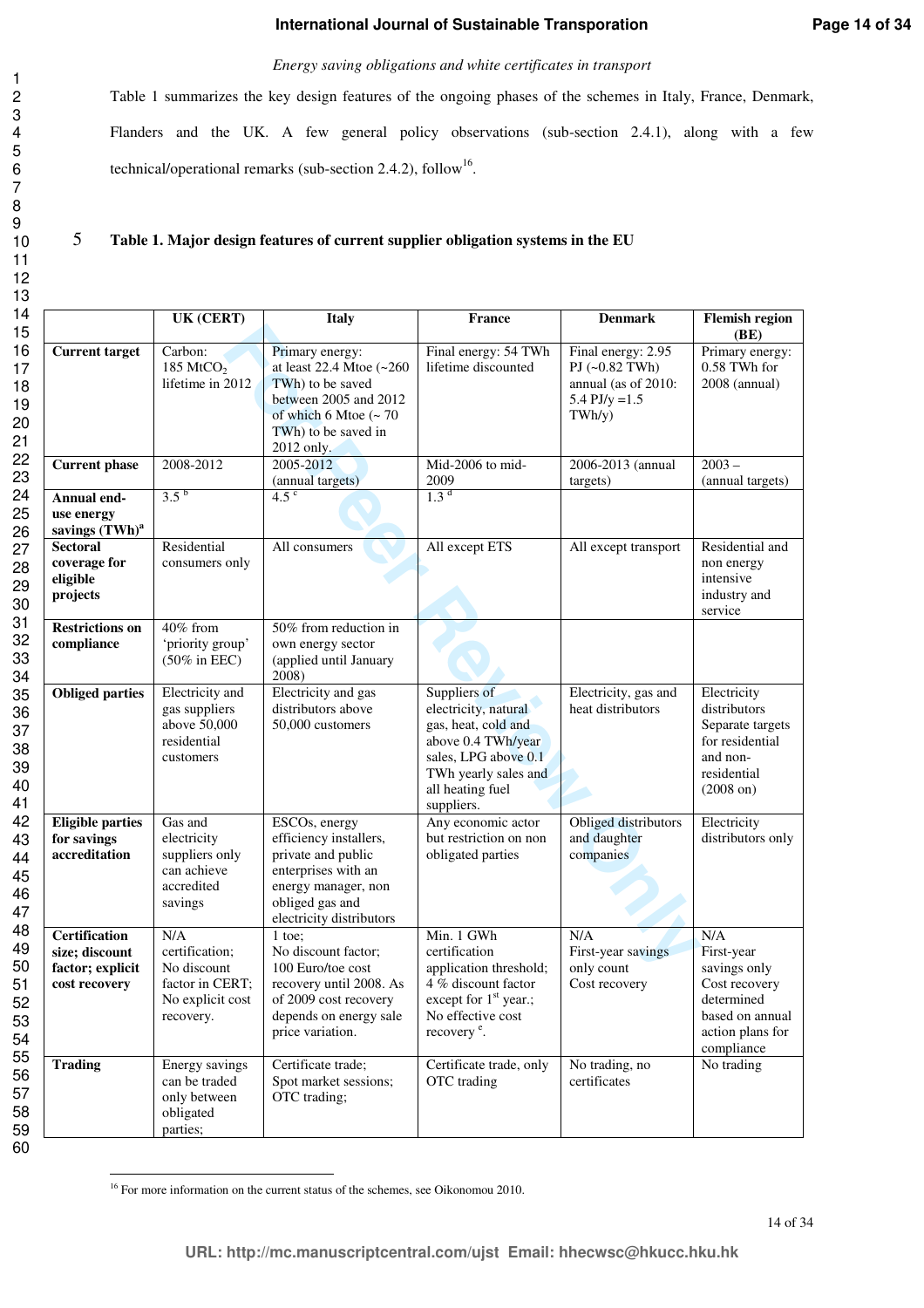## **International Journal of Sustainable Transporation**

|  |  | Energy saving obligations and white certificates in transport |  |
|--|--|---------------------------------------------------------------|--|
|--|--|---------------------------------------------------------------|--|

|                | UK (CERT)                                                                                                                                     | <b>Italy</b>                                                                                                                                                                                                          | France                                | <b>Denmark</b>                | <b>Flemish region</b><br>(BE) |
|----------------|-----------------------------------------------------------------------------------------------------------------------------------------------|-----------------------------------------------------------------------------------------------------------------------------------------------------------------------------------------------------------------------|---------------------------------------|-------------------------------|-------------------------------|
| <b>Penalty</b> | Penalty can be<br>as high as $10\%$<br>of the supplier's<br>turnover but<br>takes into<br>account the size<br>of the<br>underperforman<br>ce. | Fixed by the Regulator<br>taking into account,<br><i>inter alia</i> , the actual<br>possibility to meet the<br>target, the magnitude of<br>the non-compliance, the<br>state of affairs of the<br>non-compliant party. | $0.02$ Euro/kWh<br>cumac <sup>T</sup> | Penalty exists, not<br>fixed. | $0.01$ Euro/kWh               |

 $a$  Source of the entire row: Eyre et al  $(2009)$ 

 $<sup>b</sup>$  Based on evaluation of 2005-2008</sup>

 $c$ Based on 2005-2007 certified savings

<sup>d</sup>Estimates for annual average in July 2006 to July 2009 based on targets

<sup>e</sup> The law allows that certificate costs be put in electricity and natural gas tariff, but they are not.

<sup>f</sup>Cumac stands for kWh of final energy, cumulated, expressed in present value over the life of the product

#### **2.4.1. Policy conclusions**

As experience in the EU shows, there are various ways to frame energy saving obligations in terms of level of 10 ambition, size and unit of obligation, obliged parties, eligible energies, sectors and measures. The design of energy saving obligations and TWCs inevitably influences their performance and output (see Bertoldi et al. 2010). Below, we point to a number of issues that can be transferred to implementing the concept in the transport sector.

a average in any stoot obsay coors observo integrets.<br> **For Confidence costs be put in electricity and natural gas tariff, but they are not.**<br> **Portificate costs be put in electricity and natural gas tariff, but they are n** Primarily, targets under all such schemes have been met or exceeded, often at a cost below the anticipated one. 15 In the UK and France obliged parties are moving in the direction of positioning themselves as providers of energy efficiency vis-à-vis their clients, forming partnerships with energy efficiency industries, bringing new activities without significantly modifying their core business of selling energy units. In Italy obligations have been mostly delivered by energy service providers. In the medium term this cooperation may expand the scope of commonly implemented projects to the tertiary and industrial sectors, where ESCOs have more experience,

20 and once 'low-hanging fruits' are exhausted.

Secondly, most schemes focus on end-use sectors and are dominated by subsidy measures mostly targeting the residential sector, where financial incentives play an important role. For the large majority of measures implemented, standardized saving values have been used reducing transaction and administration costs. The administrative costs of implementing energy saving obligations and tradable white certificates are a function of 25 the scope and simplicity of the system.

Thirdly, whether certification of energy savings and certificate trading add value to supplier obligation depends on at least two major factors. Certificate trading can potentially contribute to increase in the cost-effectiveness of a supplier obligation scheme and make it a preferable option with respect to other policy instruments for energy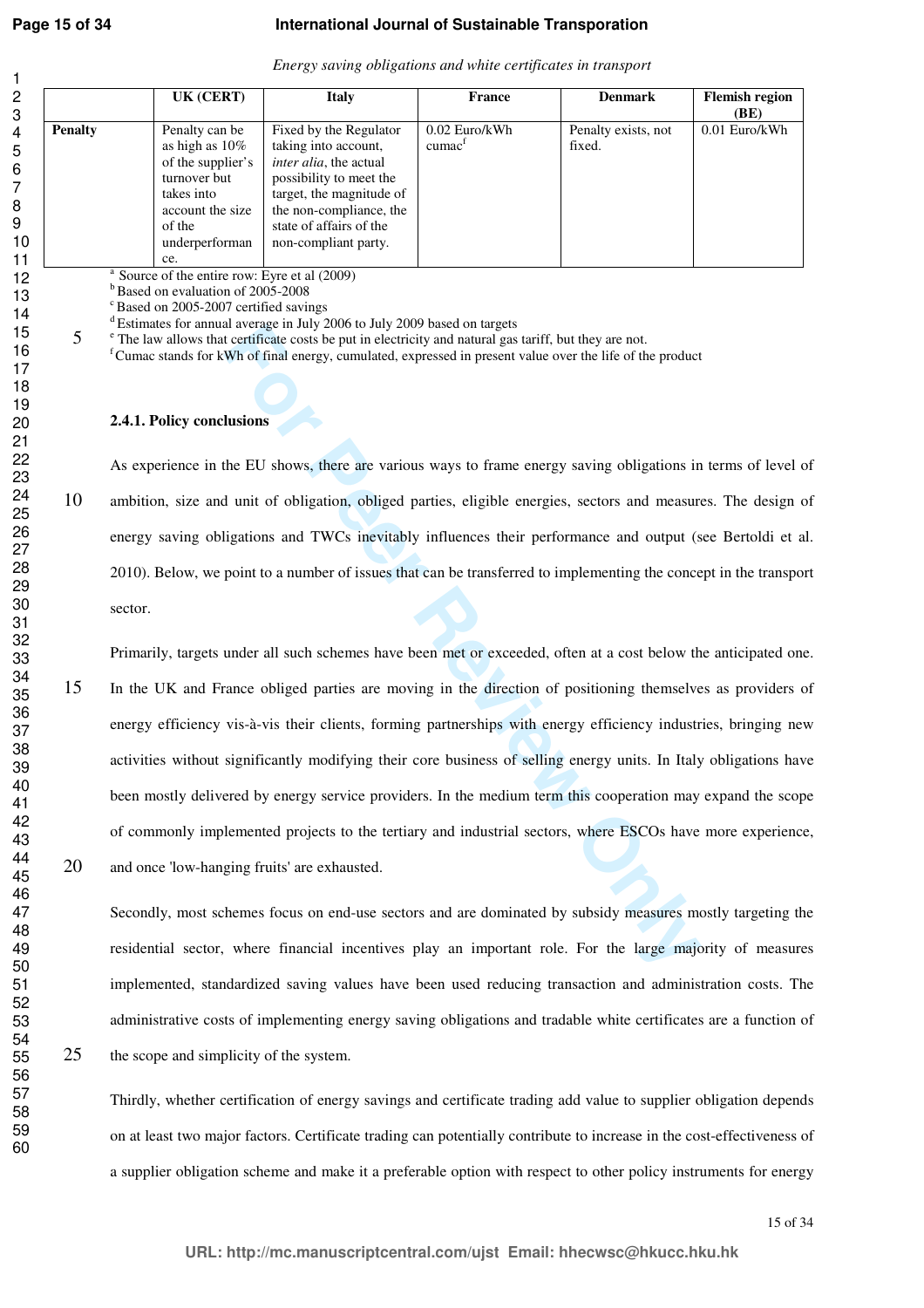#### *Energy saving obligations and white certificates in transport*

saving (e.g. energy taxes) only when the energy saving target established is sufficiently high with respect to the existing saving potential in the sector(s) covered by the scheme. In general the more ambitious the saving target gets, and the more variation there is in energy saving unit-costs and end-use energy prices, the greater scope there is for a TWC scheme to outperform other energy policy instruments (Oikonomou et al. 2010).

- The role of trading in a scheme that is limited in scope (e.g. residential sector only) is more ambiguous: the additional administration cost of establishing and operating a trading regime may not justify the cost efficiency gains of trading for obliged parties and society. Since most suppliers work with a number of contractors and retailers, the implementation costs that different obliged parties pay are similar. However, there is considerable variation between energy suppliers in the mix of energy saving measures they employ to meet their targets.
- **For the same Solution** and solution of the same mean supplied with the set of the set of the set of the set of the mean suppliers in the mean supplier of the mean supplier of the mean supplier of the mean sympletic space Finally, in existing schemes the policy additionality of supplier obligation and TWC schemes has not been clear. For example, in France existing substantial tax credits for certain energy efficiency improvements seem to be more important in financing most of the interventions. Obliged parties under energy saving obligations rely on local contractors and offer very small incentives (rebates)<sup>17</sup>. In the UK and Italy obliged parties tend to partly subsidize the energy efficiency intervention, especially in the case of low-cost measures (e.g. compact fluorescent lamps). However, starting from mid-2008 tax credits play an important role in Italy too and it is not clear which policy is the driver for a project to be implemented: the rebate given by obliged parties as part of their progress on targets or tax credits available for certain energy efficiency measures. In the UK in the case of insulation in social housing, obliged parties sign contract with social housing providers.

These observations point to the idea that energy saving obligations and TWCs may have a role in the transport sector in order to bring together a combination of a mandate to deliver a certain amount of savings from costeffective projects, a financing channel to (partially) cover the associated investment needs (cost recovery or pass through of costs to the end-user) and possibly the flexibility of compliance associated with certificate trading. There are at least two major areas where the transfer of experience with existing energy saving obligations and TWC schemes to the implementation in the transport sector is expected to be of limited use. First, measurement and verification of energy savings from transport projects – including establishing baselines and adopting methodologies for both technical and behavioral measures – is expected to pose difficulties due to the limited track record in measuring energy savings from transport in existing energy saving obligations and beyond. Second, the implementation of the concept may need to be managed by another type of authority, not by the

 $\overline{a}$ 

 Nevertheless, one needs to keep in mind that in France residential tariffs are regulated and there is no cost recovery: hence obliged parties are not passing on the costs in any standard way.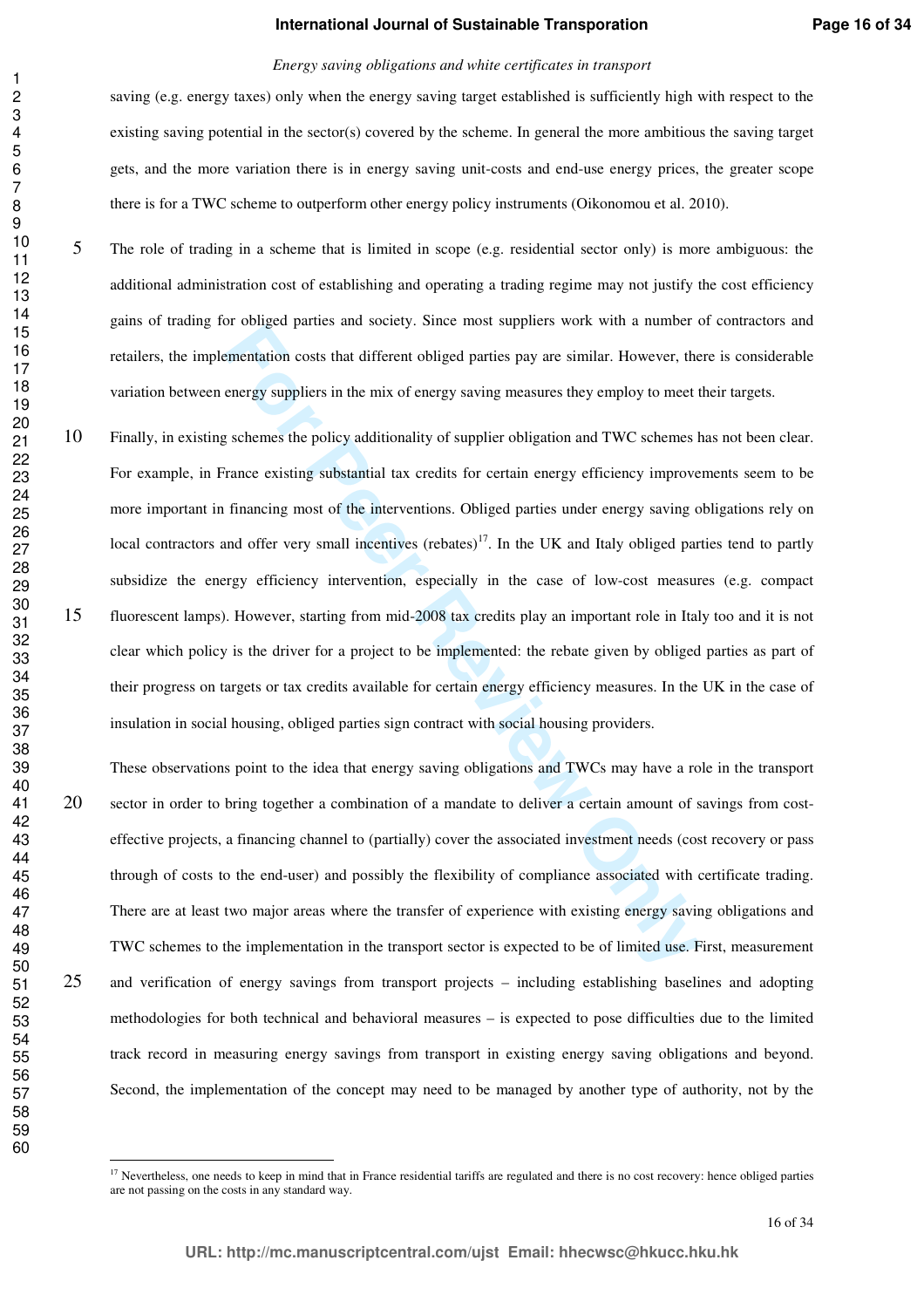#### *Energy saving obligations and white certificates in transport*

energy regulator, as is mostly the case with existing schemes: unlike grid bound energies, transport fuels (with the exception of oil markets) are not regulated markets.

#### **2.4.1. Technical/operational remarks**

Based on the review and analysis of European schemes provided in the previous sections, the following lessons can be drawn about the design and operation of supplier and utility obligations and tradable certificate schemes (Bertoldi et al. 2010):

- Supplier obligations encourage energy market actors into energy efficiency without necessarily changing their business models from selling energy into selling energy services, at least in the short term;
- 10 Many design modalities such as size of the saving potential in the sectors under obligation, the size and nature of the obligation, the decision between annual or lifetime saving targets, obliged parties, sectoral and energy coverage, and the status of market liberalization – reflect national policy priorities;
- Supplier obligations and TWC schemes are well-suited to deliver low-cost and standard energy efficiency measures. Nevertheless, they can be designed to channel efforts towards measures with higher upfront investment needs (e.g. by using estimates of technical lifetimes of the measures or by giving longer validity to certificates);
- obligations encourage energy market actors into energy efficiency witheir business models from selling energy into selling energy services, at sign modalities such as size of the saving potential in the sectors under ot Providing administrative and monitoring costs are not disproportionate in opening up the generation of TWCs to any party (not just the obligated energy companies), then this approach should theoretically ensure diverging marginal costs and lower risks of market power and speculative behavior. Allowing 20 third parties to certify project savings is an opportunity to develop an energy services activity rather than to constrain the obliged parties to evolve toward such activities;
	- Obliged parties expect to recover the costs of compliance with the obligation in some way (cost recovery as in Italy or passing through in end-user prices as in the UK);
- Defining standard measurement and verification methodologies reduce the transaction costs for obliged 25 parties and project developers and thus directs the market towards types of projects or sectors, where such standard methodologies ('deemed savings') are available. Thus, the co-existence of default values for unitary energy savings and of more detailed measurement and verification methodologies results in a bias towards measures that introduce energy efficiency technologies with default values for unitary energy savings;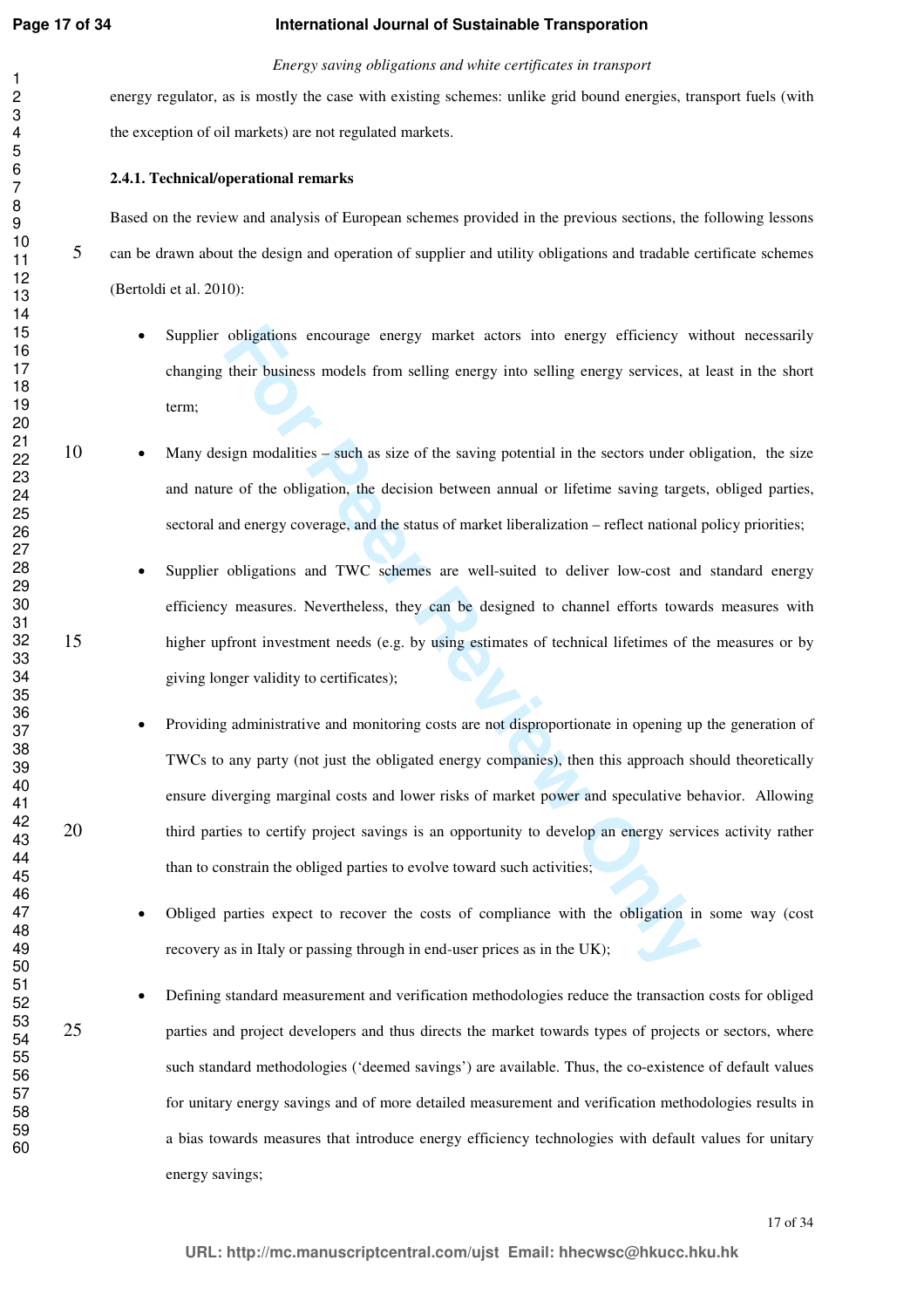#### *Energy saving obligations and white certificates in transport*

- Minimum buy-out prices and penalties may act to establish a ceiling and a floor price. Banking of certificates or savings, long validity of certificates and long compliance periods mitigate price risks for obliged and eligible parties, but may discourage trading and thus reduce liquidity in the current compliance period;
- 5 Administrative costs of all policy instruments are a function of the simplicity of the system and the ease of obtaining reliable information necessary for its design and enforcement. The relatively low burden for the UK authority results from a single eligible sector (residential), rather limited number of obliged parties, ex-ante measurement and verification approach, as well as lack of third party trading provisions;
- **Follow The measurement and verification approach, as well as lack of the system and the measurement and verification approach, as well as lack of the system and verification approach, as well as lack of the system of the** 10 • Trading is expected to deliver cost efficiency gains when energy saving targets are set sufficiently high with respect to the existing economic saving potential in the sectors covered by obligations. The more challenging the obligation is, the greater the benefit of trading as it brings diversity in the marginal costs of compliance among trading parties. The higher the target, the more likely it is that the obliged actors can reduce compliance costs by trading and that certificate trading can actually deliver cost efficiency gains. Other design modalities also affect the role of trading. Trading appears essential in a system with a wide scope in terms of sectoral coverage, project types and non-obliged parties are allowed to trade in. This is the case in Italy where trading is an important element. In contrast, despite the rather wide scope of the French scheme, suppliers have chosen to do projects themselves or via partnerships in order to position themselves as providers of energy services. In addition in France residential electricity and gas tariffs are regulated: there is no explicit cost recovery and obliged parties are reluctant to let other economic actors make profit from 'their' clients. Finally, in France economic actors can certify project savings only if projects do not increase their turnover.
- The choice of primary or final energy influence the balance between savings on gas and electricity: for example in Italy, where obligations are in primary energy and lifetimes are set at 5 years (8 years in exceptional cases), most savings have occurred in electricity. Long lifetimes for certain measures and the availability of standardized savings values for certain types of projects influence the compliance choices towards such projects or sectors.
	- As in any market, an efficiently working tradable certificate market requires transparency i.e. that all players know the price of certificates in the market, the possibilities for the purchase and sale of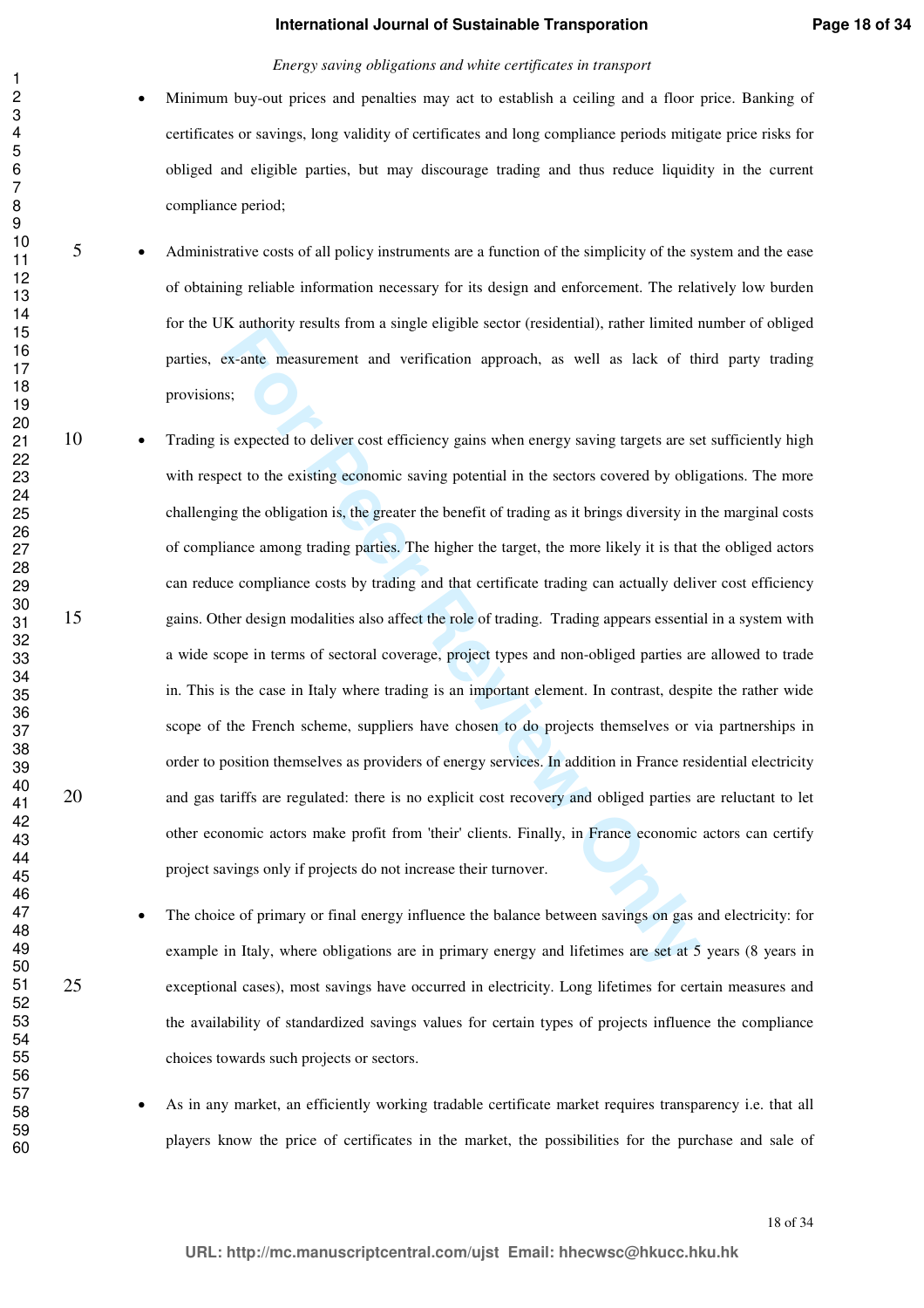*Energy saving obligations and white certificates in transport* 

certificates and possess information on the types and costs of energy saving technologies and processes in the market.

## **3. Savings obligations and tradable certificates: possible applications in transport**

In mid 2009 the first voluntary application of a scheme aiming to deliver energy savings in transport was introduced in the UK. The details are outlined below. However, it needs to be emphasized that this application is more of a self-declaration or self-commitment to deploy a range of soft informative measures without a very clear mechanisms to deliver project-based energy savings. In contrast, the concept proposed in this paper is based on the concept of a mandatory energy saving target, possibility to recover compliance-related costs and trade project-based savings, and a non-compliance penalty charged.

JK. The details are outlined below. However, it needs to be emphasized that claration or self-commitment to deploy a range of soft informative measur to deliver project-based energy savings. In contrast, the concept propos In the UK the Department for Transport has developed a voluntary Energy Efficiency Agreement with road transport fuel suppliers to meet the requirements of the Energy Services Directive. The Agreement applies to anyone who sells road transport fuel to the end-user. This includes anyone who runs a petrol station, sells fuel from a pump, or who sells fuel through other sites such as bunkering sites or sells direct to businesses. Companies that sign the agreement include major oil companies who own/run petrol stations, companies that run franchised petrol stations, companies that run independent petrol stations, shops or garages with fuel pumps that are not purely for their own use, companies who sell fuel to companies such as bus operators, haulage companies, car fleets, etc., fuel card companies who own the fuel they manage.

In signing the agreement, companies agree to make sure that their customers have access to at least one fuel efficiency measure and to advertise/promote the measure(s) to their customers. Companies agree to make sure their customers have access to the measures, and promote them, for at least 4 weeks every year.

In the Energy Efficiency Agreement fuel efficiency improvement measures are defined as any action that normally results in the more efficient use of fuel. The Agreement includes a list of fuel efficiency improvement measures to choose from, such as provision and promotion of tyre pressure gauges and air pumps (either for sale or available for use on forecourts), of high performance engine oils with proven fuel efficiency benefits over standard oils, of advanced fuels with proven fuel efficiency benefits over standard fuels, of eco-driving lessons, vehicle maintenance checks, low rolling resistance tyres, fuel efficiency audits which include tailored advice on

19 of 34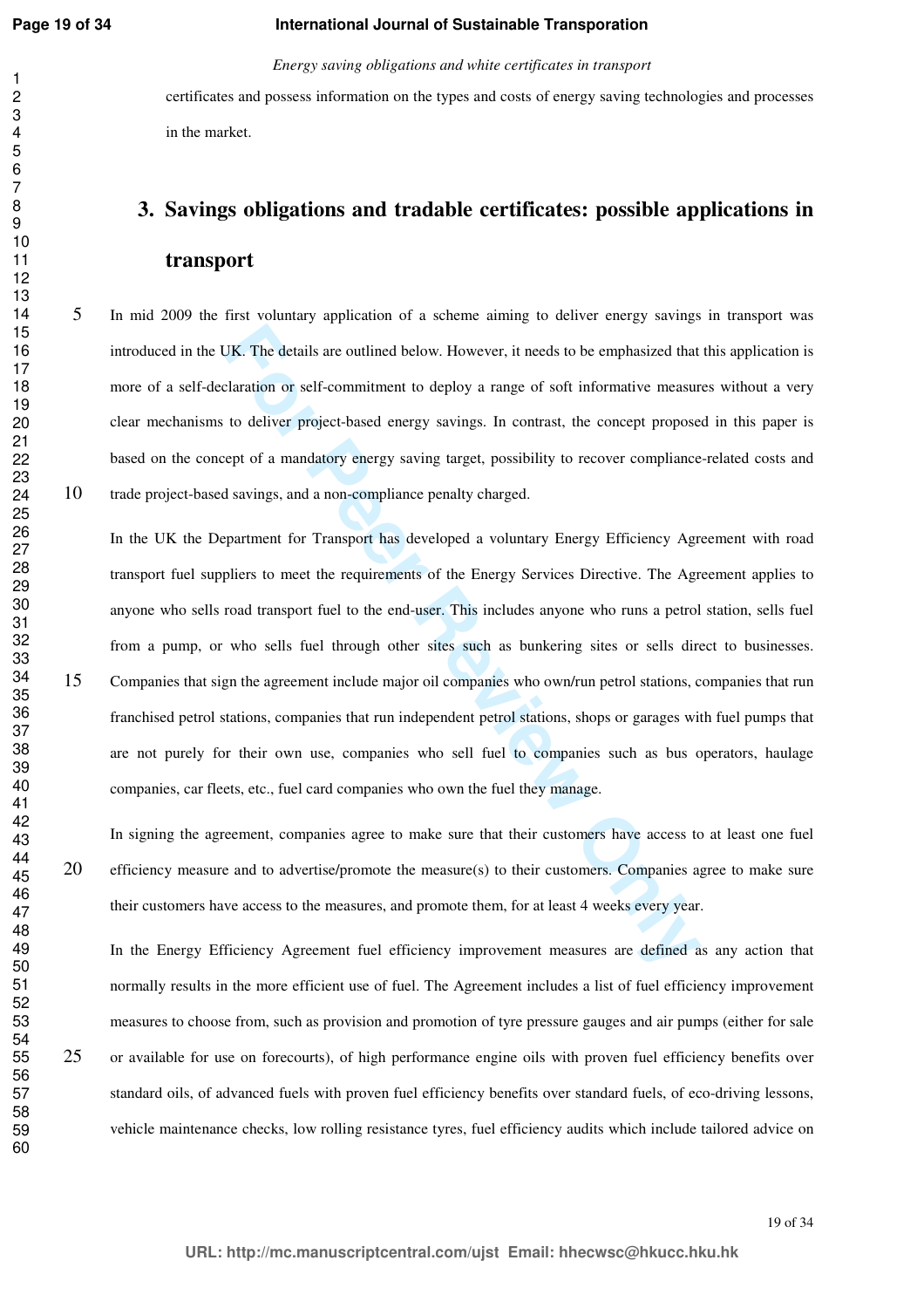#### *Energy saving obligations and white certificates in transport*

consumer actions. Any further measures that meet the definitions of the Energy Services Directive can be introduced after a check with the Department for Transport.

Companies can offer the measures themselves, for example by selling tyre pressure gauges or advanced fuels, or indirectly through a contract or agreement with a third party, for example an agreement with a driving school to provide eco-driving lessons to their customers. Companies do not have to pay for this type of service (i.e. the lessons), they just need to make sure it is available to their customers. Companies can promote the fuel efficiency measures via simple ways such as posters, leaflets or nozzle collars, also making use of a range of government produced marketing material available free of charge. Larger-scale marketing campaigns might include, for example: promoting lessons and events through discounted rates; offering a free lesson, vehicle check or entry to an event to certain customers; as part of a customer loyalty scheme. Advertising could be through point of sale material (e.g. hand-outs, crowners, etc.), websites, newsletters or other similar routes.

**For Person and Person and Persons** and the state of interact conducts and matterial peer mattering meterial available free of charge. Larger-scale marketing ple: promoting lessons and events through discounted rates; offe This newly introduced scheme offers a first attempt to introduce the basic concept of transport fuel suppliers delivering energy saving measures. In the view of the authors, an important element is missing however: the Energy Efficiency Agreements are voluntary ones and there is no energy saving obligation. We argue that a voluntary approach, combined with a focus on information and promotion measures, risks delivering a limited amount of savings. Clear guidance on reporting and, in particular, on measurement and verification of savings is a pre-requisite for a scheme delivering real results. These seem to be missing. Nevertheless, the Energy Efficiency Agreements may be seen as a first voluntary pilot test of the concept.

The promotion of technical and behavioral measures delivering energy savings and energy efficiency improvements can be accelerated by the introduction of energy saving obligations and TWCs in the transport sector. In this section we look at the basics of a possible scheme with saving obligations and tradable certificates in the transport sector, namely obliged parties and eligible projects. Because this paper aims to open the discussion on the topic, at this point we leave out important yet secondary technical aspects, such as trading modalities or monitoring and verification.

The introduction of energy saving obligations and tradable certificates in the transport sector might pursue operative aims (e.g. traffic avoidance, mode shift and traffic guidance) or strategic aims (e.g. mobility needs, transport security, economic profitability, vulnerability of energy supply, environmental aspects, and generating revenues). An energy saving quota could be imposed on some category of transport operators (fuel suppliers, car manufactures, transport and freight operators or drivers) and could be coupled with a trading system for transport measures resulting in energy savings verified by the regulator and certified by means of TWCs.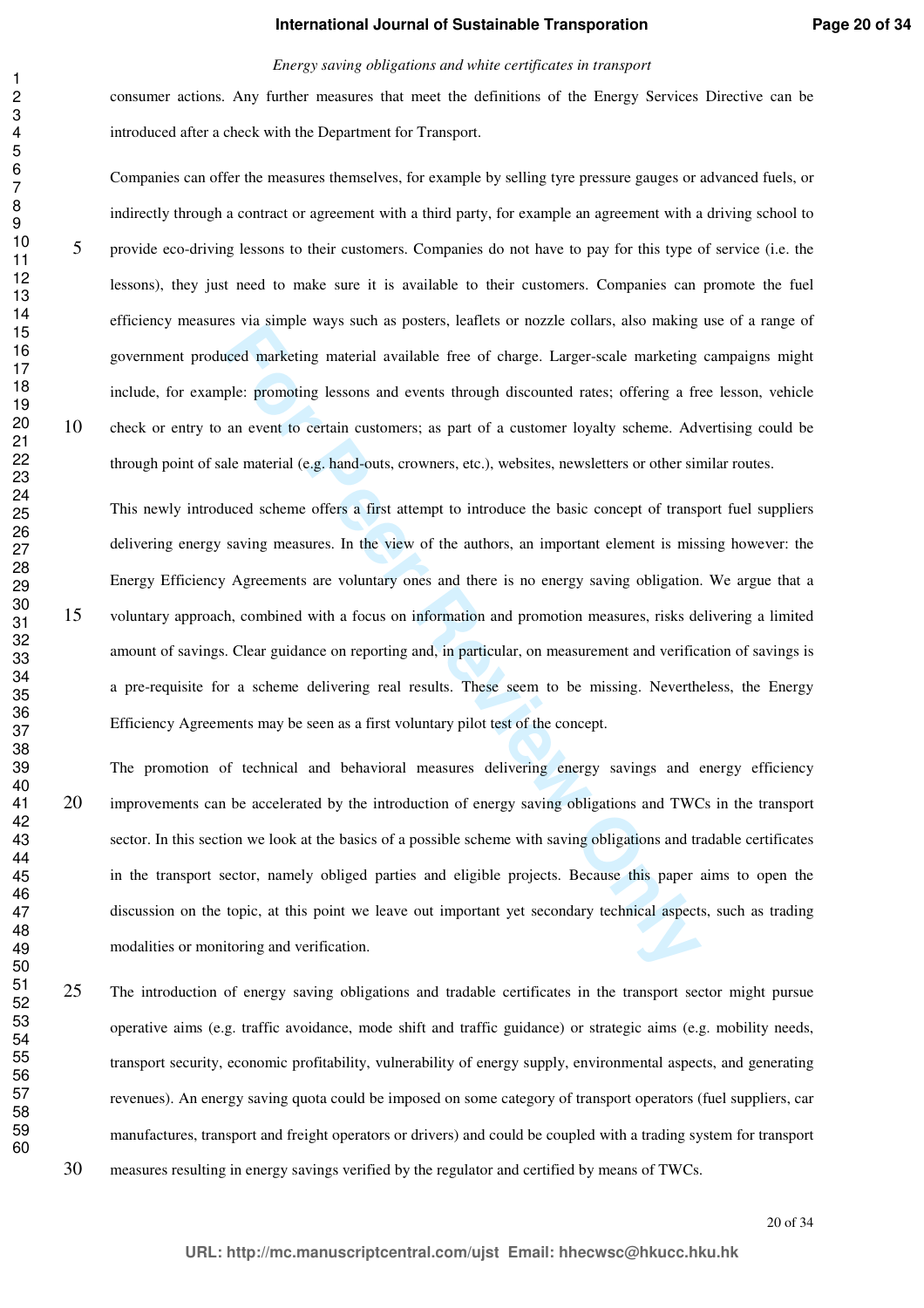### **International Journal of Sustainable Transporation**

*Energy saving obligations and white certificates in transport* 

Evaluating the applicability of energy saving obligations and TWCs to the transport sector involves breaking down the potential 'system boundaries' into a number of elements as follows:

- On which transport actor does the obligation fall?
- In what unit would the obligation (reduction target) be expressed?
- What types of projects would be allowed?
	- Will it be ring fenced around transport fuels or linked with electricity and gas supplier obligations?

These issues are analyzed in the sections below.

## *3.1 Who are the obligated parties in the transport sector?*

**For any** *xel* in the sections below.<br> **For are the obligated parties in the transport sector?**<br> **For are the obligated parties in transport the link within the energy flow chain sholuencing one link of the energy flow ch** When defining the obligated parties in transport the link within the energy flow chain should be taken into account. Thus influencing one link of the energy flow chain has a similar impact on all subsequent links but might substantially change the transaction costs of the scheme. Hence the question whether an energy saving target is introduced up-, mid-, or downstream is crucial. In this section we look at different options for obliged parties and sectoral coverage and propose that energy saving obligations and TWCs are focused on **surface passenger transport** and placing transport **fuel suppliers and large distributors** under the obligation.

- It has already been discussed that road transport has a large share in transport energy consumption (about 90%) and  $CO<sub>2</sub>$  emissions. For this reason the authors propose to initially consider a limited scheme that covers operators and measures in **road transport only**. Furthermore, one might consider starting with the introduction of energy saving obligations and TWCs within the limits of regional areas or for sub-sectors such as road freight transport.
- The authors propose to leave aviation and maritime transport outside energy saving obligations. Aviation emissions from all flights starting and landing in the EU will be included in the EU ETS from 2012. There are discussions underway about the inclusion of emissions from shipping and surface transport under this scheme (EC 2007).

Even if an energy savings target is limited to road transport, a wide variety of tradable obligations on different actors are possible. An energy savings quota with or without a trading system could be imposed on fuel importers or fuel producers, such as refineries (upstream approach), car manufactures or transport fuel distributors and suppliers (midstream approach), transport and freight operators or individual drivers themselves (downstream approach). The implications of these choices are discussed below.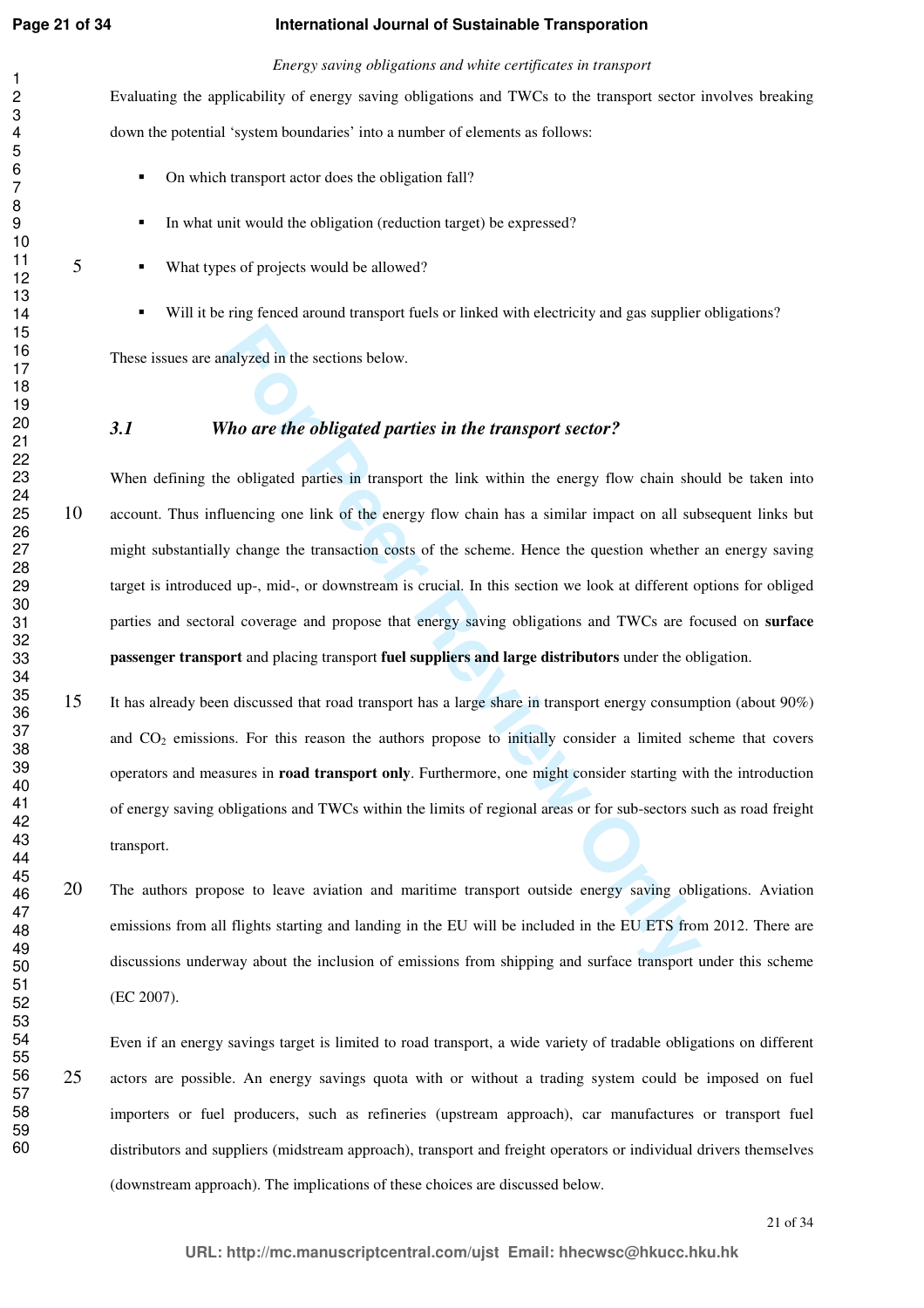#### **Fuel producers (upstream)**

An upstream system targeting fuel producers (i.e. oil refineries or fuel importers) would cover a manageable number of about 1 000 participants in the EU – likely to be high enough to ensure an efficient trading and low enough to be manageable to administer and monitor. The relevant data needed to design the obligation is already available as it is used for the national energy inventories or value-added tax. In the US the phase-out of lead in gasoline is an example of successful implementation of upstream tradable permits to fuel quality standards. In the EU, however, oil refineries are already under the EU ETS for their directly generated  $CO<sub>2</sub>$  emissions. Because of this fact and due to their limited contact with final consumers, fuel producers are likely to have limited opportunity to implement energy efficiency projects and hence are considered inappropriate target for energy saving targets.

#### **Fuel distributors and suppliers (midstream)**

act and due to their limited contact with final consumers, fuel producers is<br>y to implement energy efficiency projects and hence are considered inapp<br>ets.<br>and suppliers (midstream)<br>and suppliers (midstream)<br>initiations and Transport fuel distributors and suppliers, which distribute and retail fuels to final customers are positioned close to and have regular contact with the end user. While the own energy saving potential of fuel distributors and suppliers is doubtful, they are well-positioned to work with third parties (contractors) the way Italian electricity and gas distributors cooperate with energy service companies (ESCOs). This can open new market niches for fuel distributors and suppliers, just as some fuel suppliers have established chains of fast food restaurants, car wash or car maintenance services.

Fuel suppliers might try to initiate energy efficiency programs and recover the extra cost for doing so via a small charge in the price of fuel sold, which offers a project-financing channel. Alternatively such a levy could be 20 introduced by law, and earmarked for cost-recovery. Obligations may be set in a straightforward manner as percentage of their annual sales.

For all these reasons the authors of the paper believe that energy saving obligations should target fuel distributors and suppliers.

#### **Car manufacturers (midstream)**

 $\overline{a}$ 

A mid-stream system focused on car manufacturers is not deemed to be desirable because of already existing tools and commitments (the 120g CO<sub>2</sub>/km target, car labelling, etc.) and because it is not expected that energy saving obligations and TWCs in this part of the chain will foster advances in vehicle technology. On the other hand, component suppliers can be allowed to certify energy savings resulting from their projects (e.g. tyres,

<sup>&</sup>lt;sup>18</sup> The lead rights trading program between refineries between 1982 and 1988 accelerated the phase-out of lead in gasoline until a complete ban came into effect in 1996 (Raux 2004).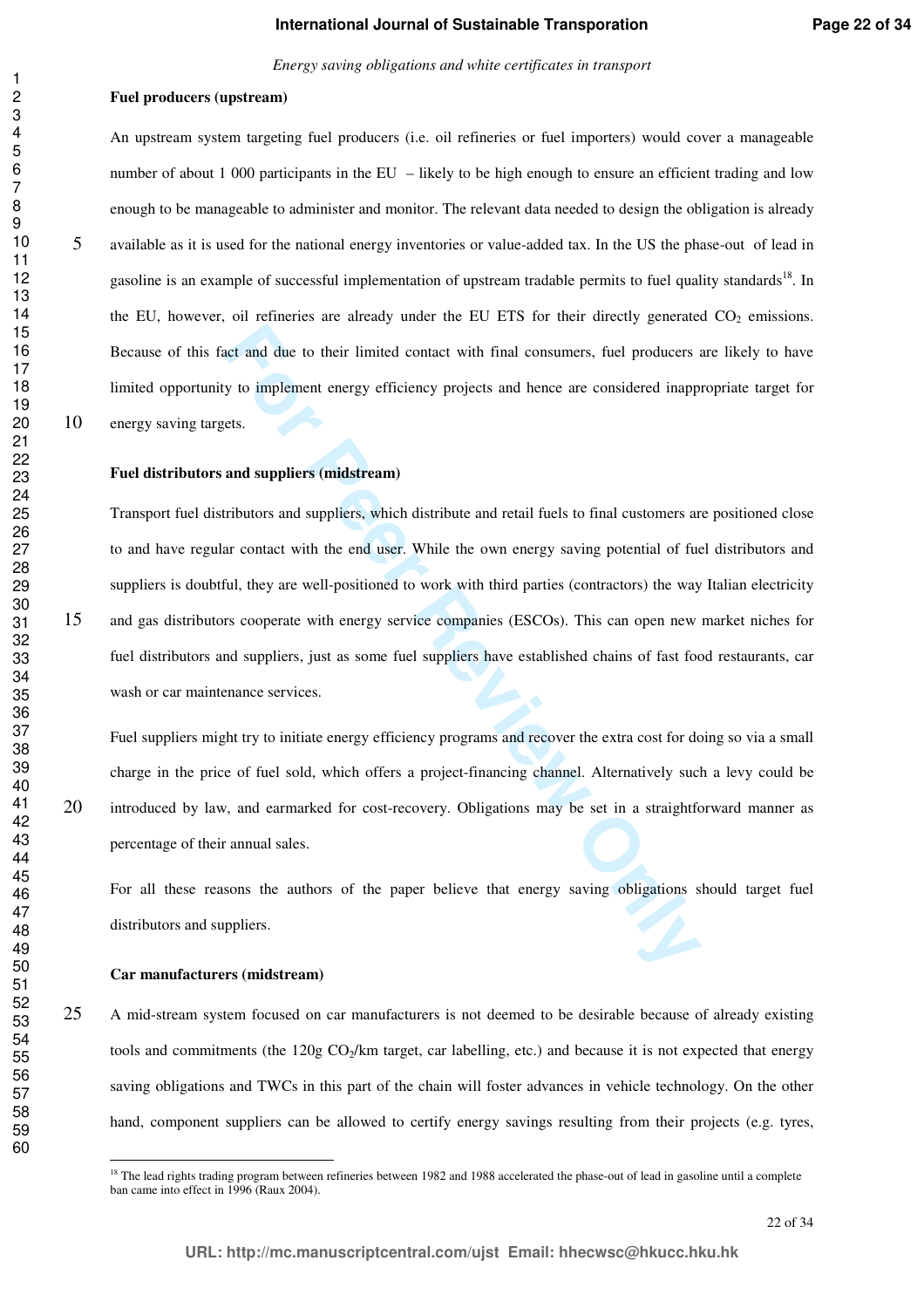#### **International Journal of Sustainable Transporation**

#### *Energy saving obligations and white certificates in transport*

lubricants, air condition etc.) and can receive compensation for doing so from economic actors under the transport obligation. This leads to an additional incentive for component suppliers to optimize the energy efficiency of their products.

#### **Traffic participants (downstream)**

In principle it would be possible to put obligations to save transport fuel on individual travelers and freight operators, rather than suppliers. The obvious advantage is that it would directly incentivize users to invest in more efficiency vehicles and change their travel behavior, rather than acting via suppliers (Harwatt 2008; Raux and Marlot 2004).

thicles and change their travel behavior, rather than acting via suppliers (Ha<br>
Ilution may be to put obligations on specific groups of transport fuel user<br>
opportunities, such as freight transport operators. Introducing o A downstream solution may be to put obligations on specific groups of transport fuel users who have good energy efficiency opportunities, such as freight transport operators. Introducing obligations for freight operators has the advantages of economies of scale in terms of large savings per actor than passenger transport and of using existing reporting and bookkeeping of companies for monitoring and verification. Further, a downstream solution could be a combination of tolls (price instrument) and rationing rates (quantity instrument) or quotas for vehicle kilometers travelled within a given urban area for motorists that could be transferred among them, as an alternative to pure congestion pricing given the issue of acceptability (see Raux 2004 and sources herein). For example, vehicle owners can be provided with an amount of free units ('rights' to purchase fuel). If they need to go beyond the allowance provided, they must pay. At the same time those who spare some of the initially distributed rights may be allowed to return them to obtain either a monetary or fiscal transfer ('subsidy') (Frisoni 2007). Raux (2004) shows examples that it is technically possible to apply a quota-based system of permits to mobile sources within a defined area with a small number of readily controllable points of entry and exit.

Yet, the administrative costs of such a downstream system – that resembles personal carbon trading – could be significant as a huge number of transport operators would need to be placed under the obligation in order to ensure adequate coverage.

#### *3.2 Stand-alone scheme or integrated?*

Even though in Italy and France transport projects are eligible for certification in existing supplier obligations and TWC schemes, in Europe a very small amount (in France only) of energy savings have come from transport measures. While in the Italian scheme initially the lack of cost recovery for primary energy has influenced the types of project implemented, the transport sector in itself is a hard-to-reach in sustainability terms and its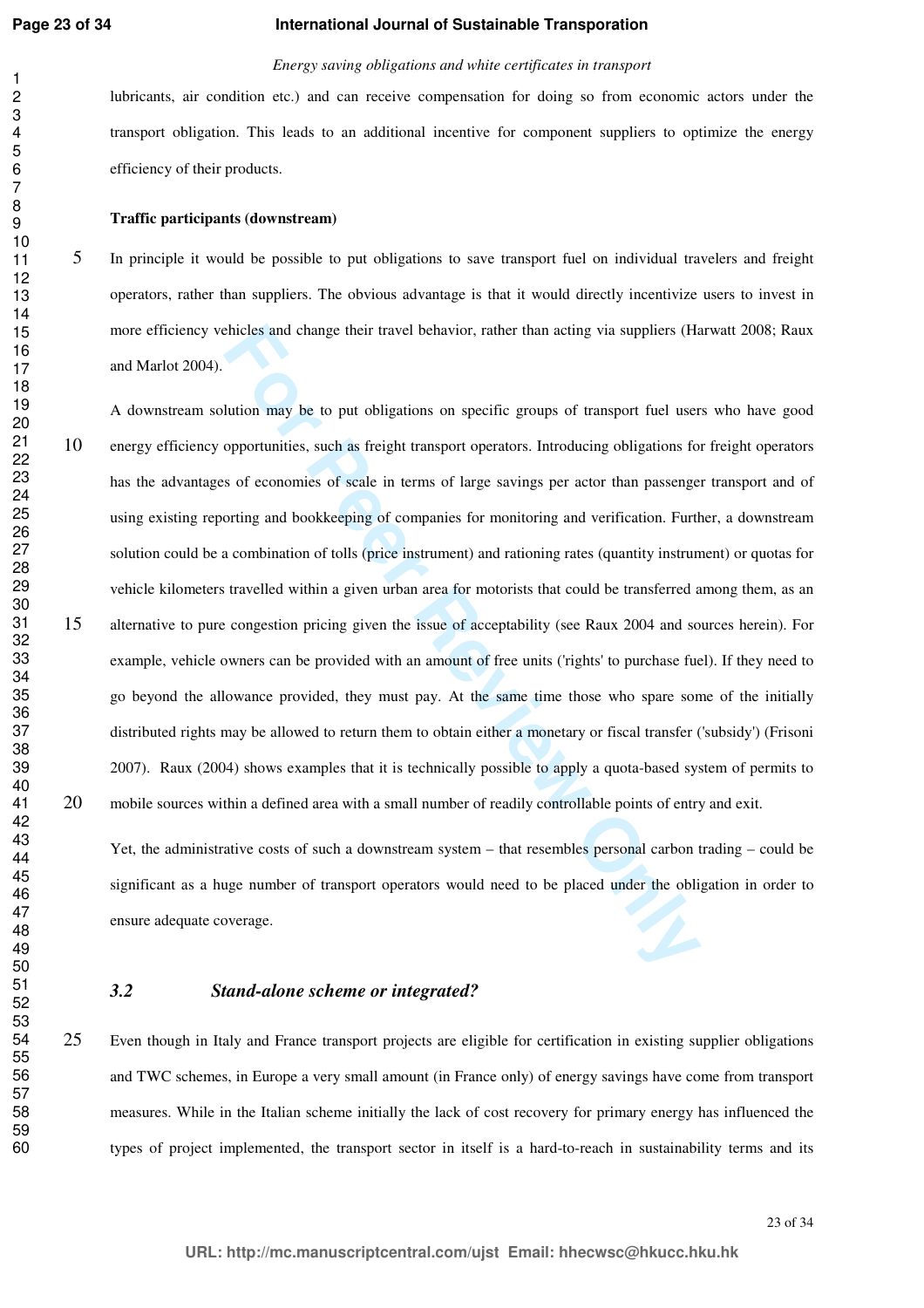#### *Energy saving obligations and white certificates in transport*

introduction under an energy saving obligation and TWC scheme on grid-bound energies may produce very limited results in terms of implementing transport projects.

For these reasons we recommend, at least in an initial phase, a "closed" national stand-alone obligation limited only to transport sector projects (excluding aviation) rather than an open system where transport obliged parties could also obtain certificates in electricity and gas savings. A midstream **system with obligations imposed on fuel distributors and suppliers and expressed in savings in amount of fuel can act as a pilot test for the concept**. The system could co-exist with taxation: the tax will be paid by market actors that, due to their small size, are outside the obligations and by obliged parties who fail to meet their targets and fail to purchase certificates in the form of sanctions, which acts as a ceiling on certificate price (see also Raux and Marlot 2004).

#### *3.3 In what units would the obligation be expressed?*

The energy saving obligations are specified either in absolute terms (in tons of  $CO<sub>2</sub>$  or MWh saved) or relative to energy sales at the start of the timeframe. Energy saving obligations started off being applied to primary energy (through the Energy Efficiency Commitment, whose predecessor – the Energy Efficiency Standards of Performance is the oldest supplier obligation in Europe) and changed to carbon (e.g. Carbon Emissions Reduction Target in the UK), thus moving from a focus on merely energy efficiency to incorporating more innovation including fuel switching incentives.

The total solution and by obliged parties who fail to meet their targets and<br>the obligations and by obliged parties who fail to meet their targets and<br>form of sanctions, which acts as a ceiling on certificate price (see al The **obligation** on the transport sector might be focused on primary energy (litres of fuel), carbon, fuel efficiency of cars, fuel efficient driving of traffic participants, vehicle mileage travelled, passenger or tonne kilometres, air pollutants, biofuels etc. Renewable fuel projects might be allowed too. When choosing the unit of obligation a few factors need to be taken into consideration. First, the nature of the policy aim pursued, i.e. is it an operative aim (e.g. traffic avoidance, mode shift and traffic guidance) or a strategic aim (e.g. mobility needs, transport security, economic profitability, vulnerability of energy supply, environmental aspects, and generating revenues)? Second, the ease of monitoring compliance. Finally, the adequacy of targets imposed at different levels in terms of expected results, energy saving potential and the acceptance of targets by different actors.

**Allocation criteria** are needed to apportion the sectoral target into individual ones. In mid- or downstream system, an allocation according the historic volumes of distributed energy within the last year(s) might be a straightforward solution. A further option would be the allocation according the number of served customers – which may however be complicated in road transport.

#### *3.4 Which types of projects to allow and how to cover the costs of compliance?*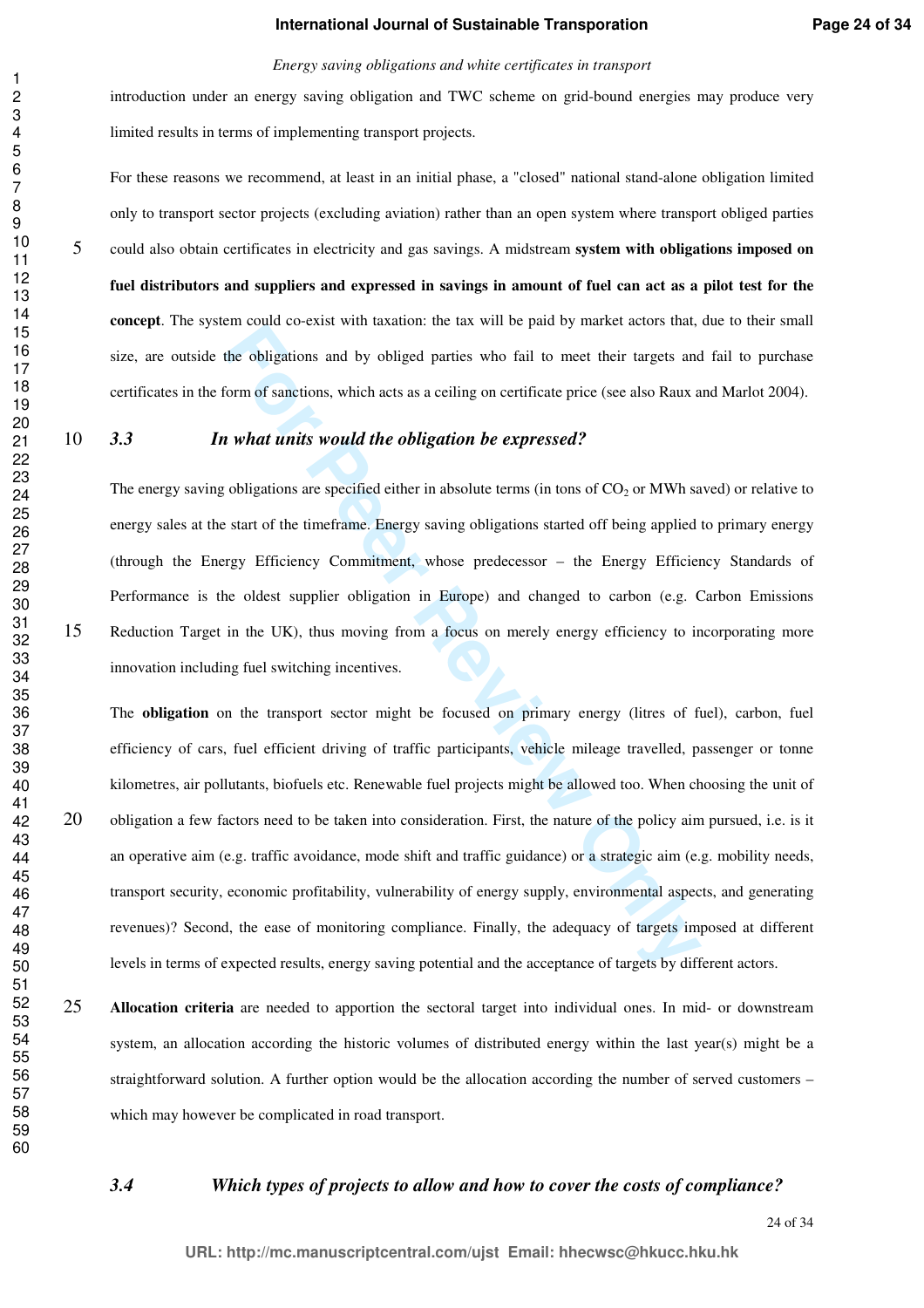#### **International Journal of Sustainable Transporation**

#### *Energy saving obligations and white certificates in transport*

A crucial step in the development of energy saving targets is the identification of the **eligible energy saving measures that would be implemented to comply with obligations**. As discussed in section 3.2, the authors of this paper argue that, at least initially, energy saving obligations in the transport sector should be kept separate from general energy saving obligations on energy suppliers rather than extending energy suppliers obligations to cover transport distributors and suppliers. In addition, only transport projects should count towards energy saving obligation in the transport sector.

the state in angle hand to teach energy entiredly and energy antings interest are strong and price elasticities are low. In addition, market distortibligation both market actors subject to some form of price regulations (e This is recommended in order to target hard-to-reach energy efficiency and energy savings from the transport sector, where barriers are strong and price elasticities are low. In addition, market distortions may occur if putting under the obligation both market actors subject to some form of price regulations (e.g. electricity and gas tariffs in the residential sectors in some countries) and market actors that are not subject to such price regulations (e.g. heating oil suppliers or transport fuel suppliers). Heating oil suppliers or transport fuel suppliers may have a competitive advantage in terms of passing through in end-use prices all costs incurred in complying with the energy saving target, while regulated entities are not allowed to do this. The second phase of the French obligation will test this issue by including transport fuel suppliers under a generic energy saving obligation covering suppliers of electricity, natural gas, heating, cooling, heating oil, LPG.

There are a number of ways in which energy demand or carbon emissions from the transport sector can be reduced. These effectively fall into five categories:

- 1. *Improving vehicle technology*. The technical improvements for passenger cars are mainly given by alternative technologies (electrification, batteries, fuel cells etc.), advanced fuels, downsizing of engines and vehicles, reduction of friction within the engine, new lubricants, fuel economy meters, intelligent speed adaptors, tyre pressure indicators, low rolling resistance tyres (now getting labeled in the EU), improvement of the circulation of hot and cold air within the vehicle and the circulation of the power assisted steering, automotive lightweight construction, further improvement of combustion within the engine, aerodynamics and optimized gear choice systems, etc.
- 2. *Developing lower carbon fuels*. The improvement of the energy mix for electric cars and the development of "second generation" biofuels (by Fischer-Tropsch gas-to-liquids technology) are promising alternatives to fossil fuels. Currently, the carbon emission reduction potential is however still limited (Larivé et al., 2004; Bringezu et. al. 2009).
- 
- 3. *Increasing the efficiency with which vehicles are used* (occupancy rates and driving style). In passenger transport, occupancy rates can be improved through car sharing and on-road fuel efficiency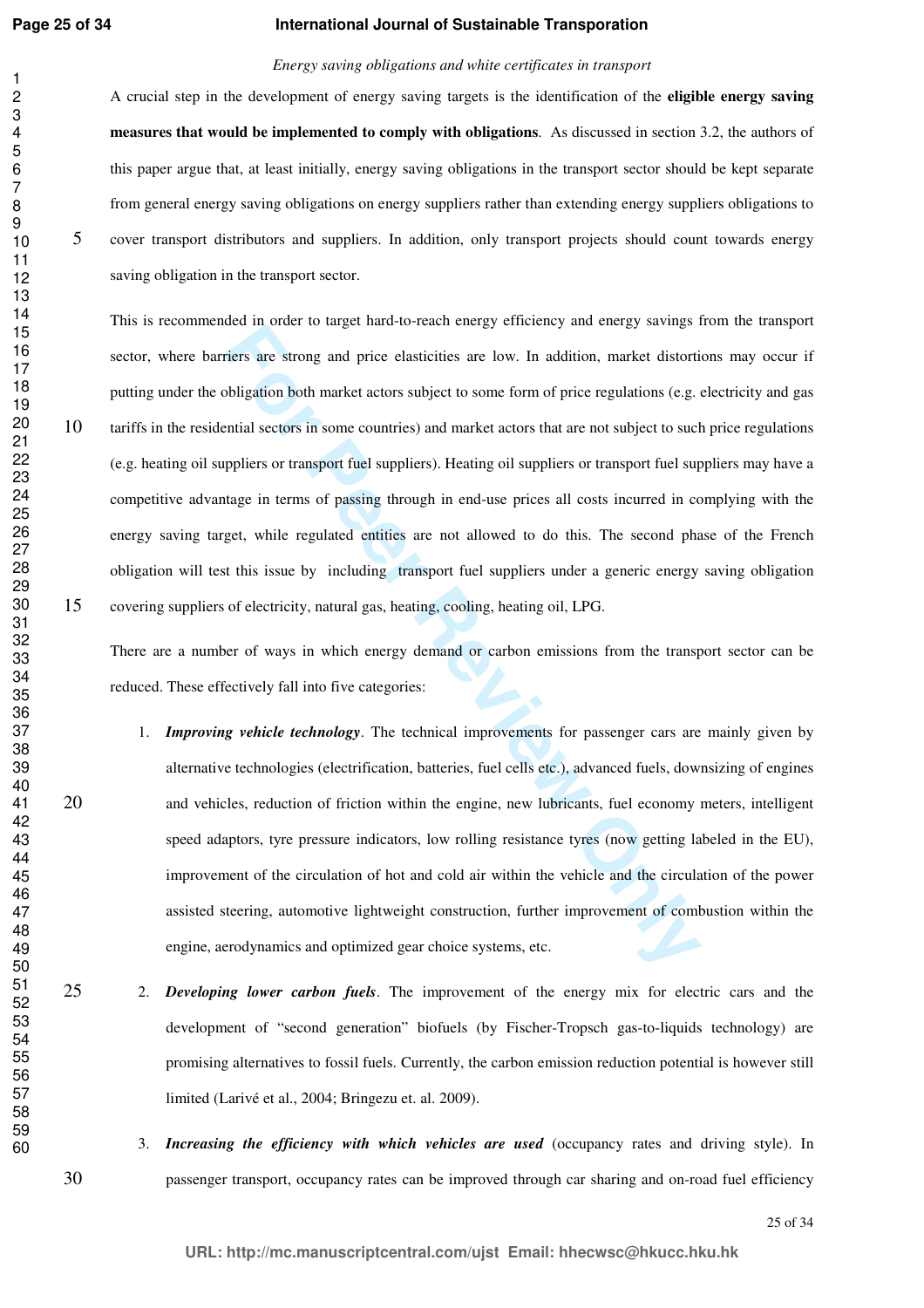#### *Energy saving obligations and white certificates in transport*

improved through eco-driving campaigns. In freight transport possible projects include improved logistics and driver training.

#### 4. *Ensuring that the most efficient vehicles are used on any given journey*. Support for mode shift to

more efficient modes (for both passenger and freight) can materialise from a number of initiatives from 'hard' infrastructure provision to 'soft' information campaigns, ticketing and marketing initiatives and travel planning at workplaces, schools and other trip generators. In the UK, 'smarter choices' is the term given to packages of so-called 'soft measures' which aim to change transport behavior. This includes the promotion of car-share clubs and personalised and work-based travel plans to encourage uptake of alternatives to the car and the use of telecommunication for work purposes. Such policies have been shown to be highly cost effective at reducing emissions (Anable, 2005).

**For Peer Act Conservation** of an elements and personalised and work-based travel phe promotion of car-share clubs and personalised and work-based travel p<br>alternatives to the car and the use of telecommunication for work 5. *Reducing the need to travel*. There are fewer explicit policy mechanisms to reduce total travel demand. However, Information Communication Technology (ICT) systems can make journeys both more efficient (shorter – e.g. through GPS based systems) and through tele-initiatives such as teleworking, video conferencing and home shopping to spatial planning for new housing and business developments. There is however a long discussion about the rebound effect of these techniques: e.g. through video conferences it is possible to communicate with many people all over the world, which might lead to further working meetings (see among others Choo et al., 2005).

The project types listed above deserve some further consideration also in the light of possible implementing parties (obliged and eligible actors). First and foremost, it needs to be emphasized that energy saving obligations are intended to foster **market transformation** and uptake of commercially viable technologies via cost effective projects rather than to deliver technological advancements, which are better targeted by regulation and policies to support research and development. In addition, vehicle technology has been subject to numerous incentives in various member states of the EU, among other as part of support measures to deal with the financial crisis.

Second, it is deemed appropriate to place fuel suppliers or distributors under obligation due to their proximity to the end user and the ability to recover the cost of obligation via a small charge on each liter of fuel sold (see next paragraph), but allow both them and also other economic actors without obligations – referred to as 'eligible actors' under energy saving obligation and TWC schemes - to certify savings from projects they implement. In terms of delivery channels obliged companies can offer soft measures, such as information about smart driving, car loading and tyre pressure. They can also provide public transport incentives (e.g. free bus tickets) or offer a price discount on more efficient fuels. Eligible actors may include road haulage companies, taxi companies,

 

 

26 of 34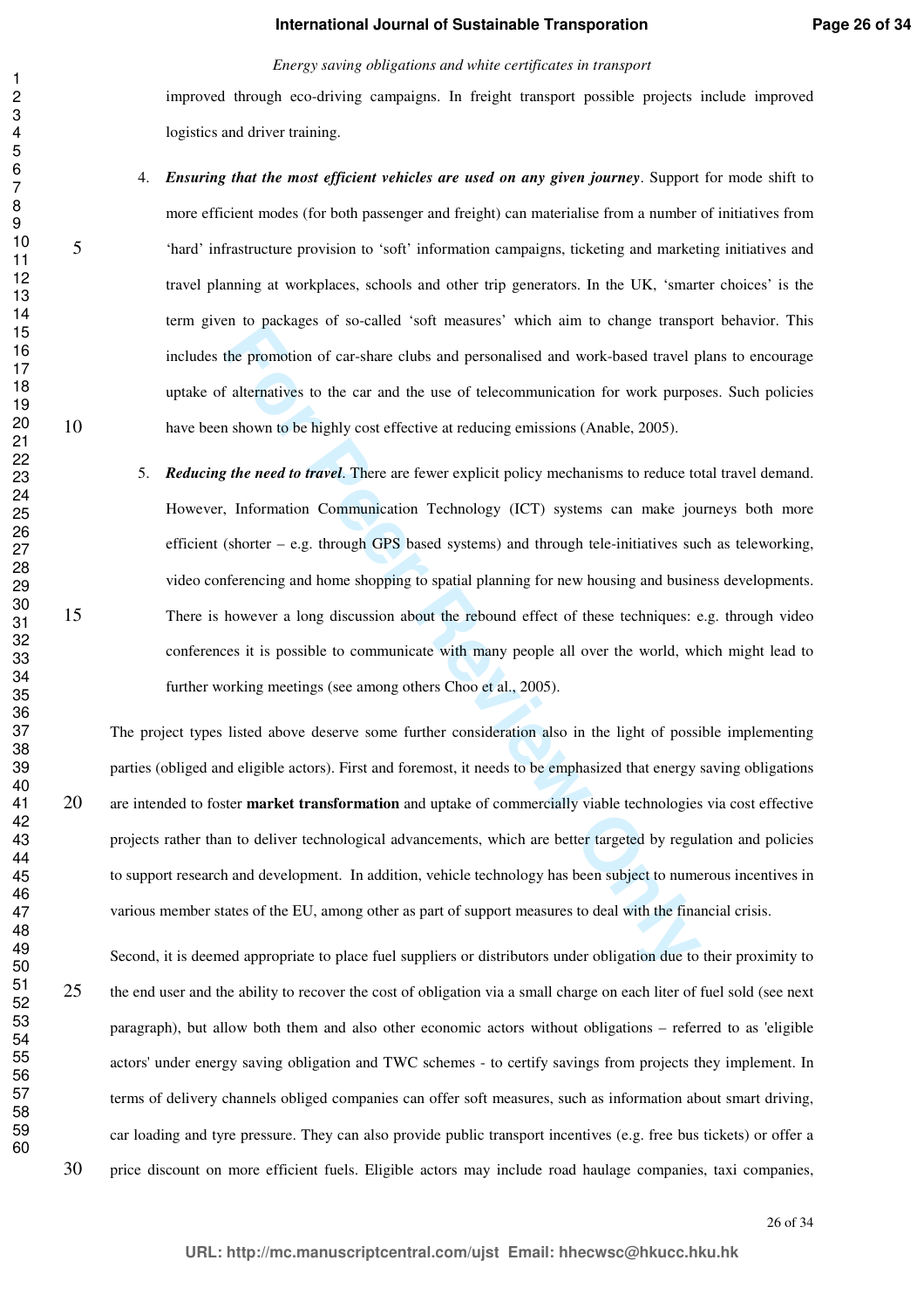#### **International Journal of Sustainable Transporation**

#### *Energy saving obligations and white certificates in transport*

public transport companies, transport energy service companies, but also car manufacturers, tyre manufacturers and car repair chains. Each of these eligible actors – and many more – can offer various delivery channels.

The authors recommend financing the cost of the project implementation up to the level of the obligation for each subject via **a cost-recovery mechanism** financed by a small fixed charge on each liter of fuel sold intended to cover project costs (cost recovery). An alternative may be to allow each supplier to increase fuel price to pass through its costs of compliance (pass through). Loss of fuel sales should not be subject to any cost recovery mechanism.

red that the effectiveness of energy saving obligations and TWCs applied in<br>es if they are bundled with other policy instruments such as information car<br>opportunities of energy saving to drive the consumers demand for ener It has been observed that the effectiveness of energy saving obligations and TWCs applied in the electricity and gas sectors increases if they are bundled with other policy instruments such as information campaigns and other means to promote opportunities of energy saving to drive the consumers demand for energy efficient measures – even though this contradicts the pure economic theory. The introduction of the TWC scheme into a market leads to an increased demand for energy efficient goods by lowering their relative price. However, the impact on consumption may be limited. This is due to the rebound effect on the consumer behavior<sup>19</sup>. Measures which target behavioral choices could help to lock in savings and limit such losses. A further concern is that short-term elasticity of transport fuel use, as complemented with durable equipment (vehicles), is much smaller than longterm elasticity (Goodwin et al. 2004).

Thus behavioral measures are even more important in transport than in other end-use sectors. Behavior changes that may be certified in a TWC system include reduced mileage, increase in the use of public transport instead of private cars, car sharing, driving slower, etc. Energy saving obligations are however untested for behavioral measures. On the one hand difficulties with establishing the savings from such projects may point to the limits of baseline-and-credit schemes. On the other hand, the involvement of 'new' actors in energy efficiency often results in bundling technical and behavioral measures. Even though the total effect of behavioral measures may be difficult to measure precisely, qualitative benefits from these measures are important and may be the primary effect of energy saving obligations. Developments with establishing methods for measurement and verification of energy savings from transport projects should be closely monitored. In France there are already four approved methodologies for transport measures $^{20}$ .

 $\overline{a}$ 

<sup>&</sup>lt;sup>19</sup> Energy efficiency measures in transport lead to the reduction in cost per unit of distance travelled. This can lead in turn result in more travel, the purchase of larger cars and a corresponding increase in fuel consumption and emissions (UKERC 2007 and Frondel et al. 2007). The UK Energy Research Centre estimates that in the case of transport, the direct effect of the rebound is likely to cause a loss of emissions savings of around 10 % (UKERC 2007). In the longer term, the indirect economy-wide effect, which includes embodied energy from new technologies, is likely to be higher.

<sup>&</sup>lt;sup>20</sup> The deemed savings target bus driver training, energy efficient tires, vehicles running on cleaner fuels and recuperation on braking.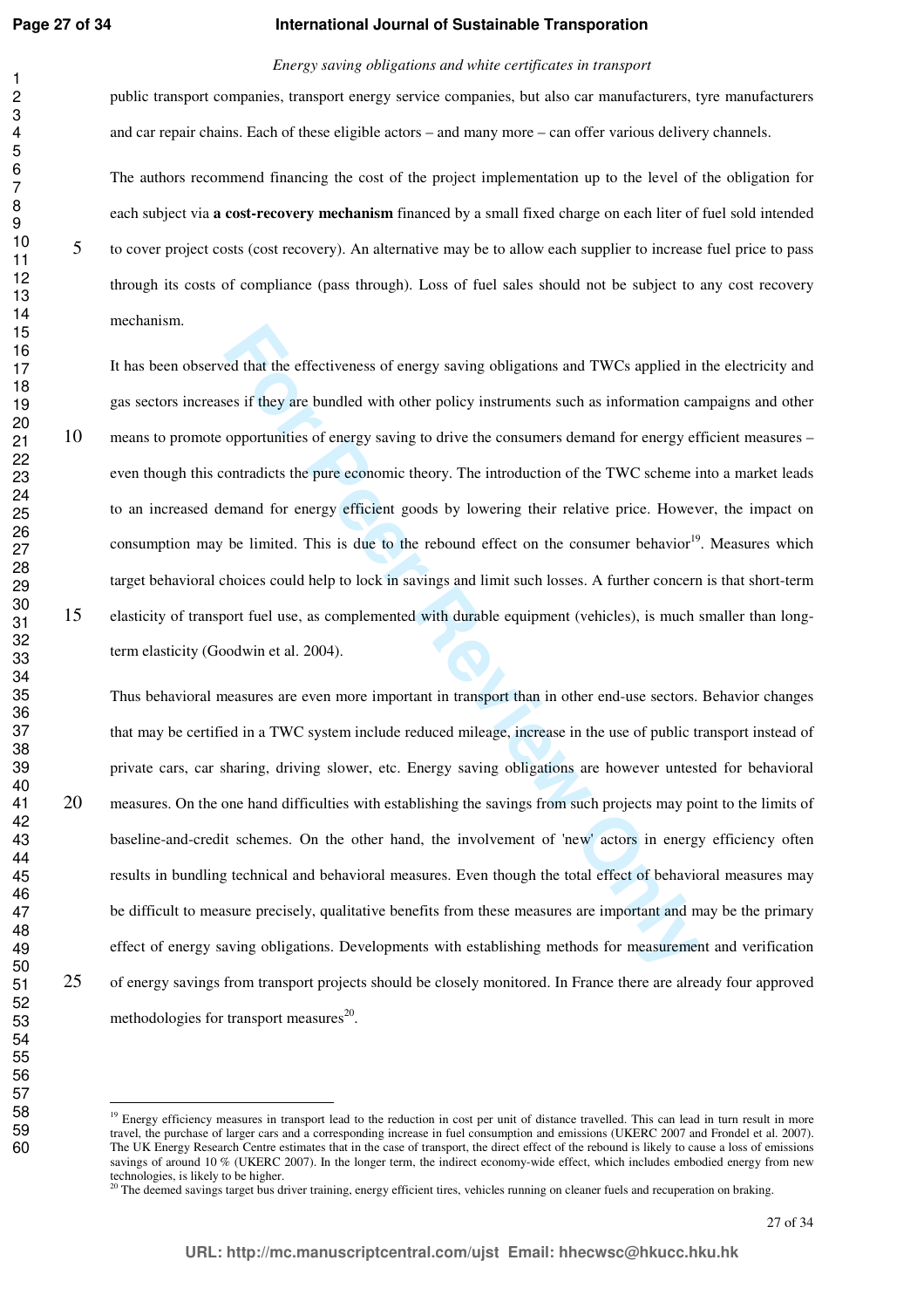#### *Energy saving obligations and white certificates in transport*

Finally, non-compliance to meet energy saving obligations either via own action, working with third parties or purchasing certified energy savings, should result in a penalty. The size of the penalty can be pre-defined (as in France) in order to establish a ceiling in the costs of compliance or linked to the average cost of compliance of all market actors (e.g. based on average certificate price). To increase the opportunity cost of non-compliance, the penalty funds can be recycled as award to complying parties.

## **4. Discussion**

The present paper is intended to open a wider discussion and analysis of energy saving obligations and TWCs in the transport sector. This discussion will be timely in the light of the expected inclusion of transport fuel suppliers under the French energy saving obligation and given that a first attempt to engage transport fuel suppliers in energy efficiency has been introduced on voluntary terms in the UK.

**Example 16** to open a wider discussion and analysis of energy saving obligat or. This discussion will be timely in the light of the expected inclusion Fe French energy saving obligation and given that a first attempt to e The authors of this paper deem transport fuel distributors and suppliers to be the most appropriate parties on which to impose energy saving obligations. The obligation could be imposed on fuel suppliers above a certain threshold of annual sales. Concerning the scope of eligible projects, limiting projects to those in the transport sector, at least initially, will foster much needed energy and emission savings in this sector. This is the case even if this may result in higher economic costs of implementing a stand-alone transport scheme than an integrated scheme of energy saving obligations and TWCs where the obligated parties can implement projects and buy certificates from other end-use sectors. The authors recommend financing the cost of the project implementation up to the level of the obligation for each subject via a cost-recovery mechanism financed by a small fixed charge on each liter of fuel sold.

Energy saving obligations have the potential to offer a number of advantages over other tried policy tools in the transport sector. Given the ever-increasing importance of transport in environmental and energy security terms, energy saving obligations may be an efficient alternative to taxation. As a baseline-and-credit system, energy saving obligations and TWC schemes work by rewarding projects that improve the efficiency of transportation and deliver savings, rather than based on penalizing consumption the way a tax does.

25 Energy saving obligations and TWCs offer certainty of outcomes<sup>21</sup>, theoretical cost minimization and the possibility for many economic subjects to benefit. The obligation compels economic actors to either directly implement efficiency projects (or energy saving projects) or to buy the certificates from other eligible market

 $\overline{a}$ 

<sup>&</sup>lt;sup>21</sup> Assuming full compliance and no rebound effect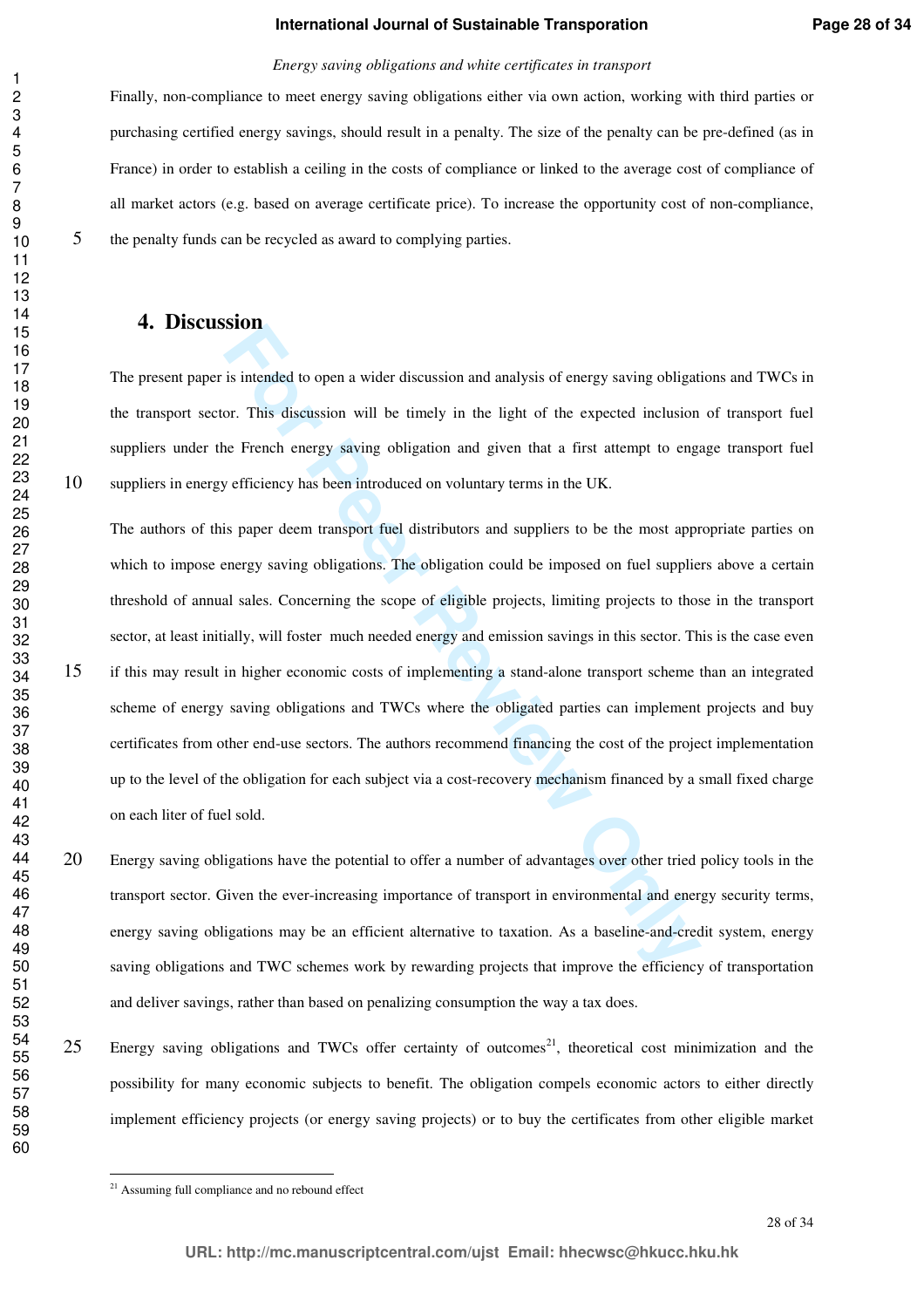#### **International Journal of Sustainable Transporation**

#### *Energy saving obligations and white certificates in transport*

actors. Such an arrangement would allow economic parties to certify energy savings and sell certificates without being under an obligation: for instance freight haulage companies may employ efficient solutions (GPS, modal shift, etc.), certify their actions and sell the associated certificates.

The major expected barriers to the introduction of energy saving obligations and TWCs in transportation include high administrative costs especially for the first country introducing this policy portfolio and, more importantly, introducing measurement and verification methodologies to capture actual energy savings, especially for behavioral projects. Administrative costs concern the development of measurement and verification methodologies, cost of administrating and monitoring the scheme, including certificates registry and the market set up if the certificates are tradable. In addition, it may be difficult to establish an appropriate implementing authority: unlike grid bound energies, transport fuels (with the exception of oil markets) are not regulated.

**Example 12** consident to the determinant of the determinant of diaministrating and monitoring the scheme, including certificates regist<br>Ficates are tradable. In addition, it may be difficult to establish an appropriate bo Finally, while a comprehensive comparative review or review of interactions between fuel savings obligations and other tools is outside the scope of the present paper, a few issues need to be emphasized here. First of all, in tackling the demand side of the transport sector, savings targets appear more effective and, more importantly, much more result-oriented than energy taxation due to the low price-elasticity of transport demand. Thus, for a tax to bring genuine savings, it needs to be set a relatively high level, which may politically difficult. In contrast, a small charge of, say, 0.01 Euro/liter of petrol to raise money for the cost recovery of the transportation fuel suppliers would hardly be felt by end-users. If energy saving obligations and TWCs could promote efficient vehicles, they can contribute towards meeting the 2012 target of the European Union of 120 grams  $CO<sub>2</sub>$  per km relating to the tailpipe emissions of new cars sold. When guaranteeing a certain price for generated TWCs, car 20 manufacturers might even be encouraged to exceed the 2012 target.

As already mentioned, many issues related to the introduction of TWCs are similar to the discussion of  $CO<sub>2</sub>$ emissions cap-and-trade systems in transport and are mainly based on public acceptability issues (among others) (CE-Delft 2006 and Harwatt 2008). Public acceptability and high transaction and monitoring costs are expected to be key barriers to the implementation of a TWC scheme in the transport.

## **5. Conclusions**

This paper marks some initial efforts to explore the possible use of saving obligations and TWCs in the transport sector and to encourage further research on this topic.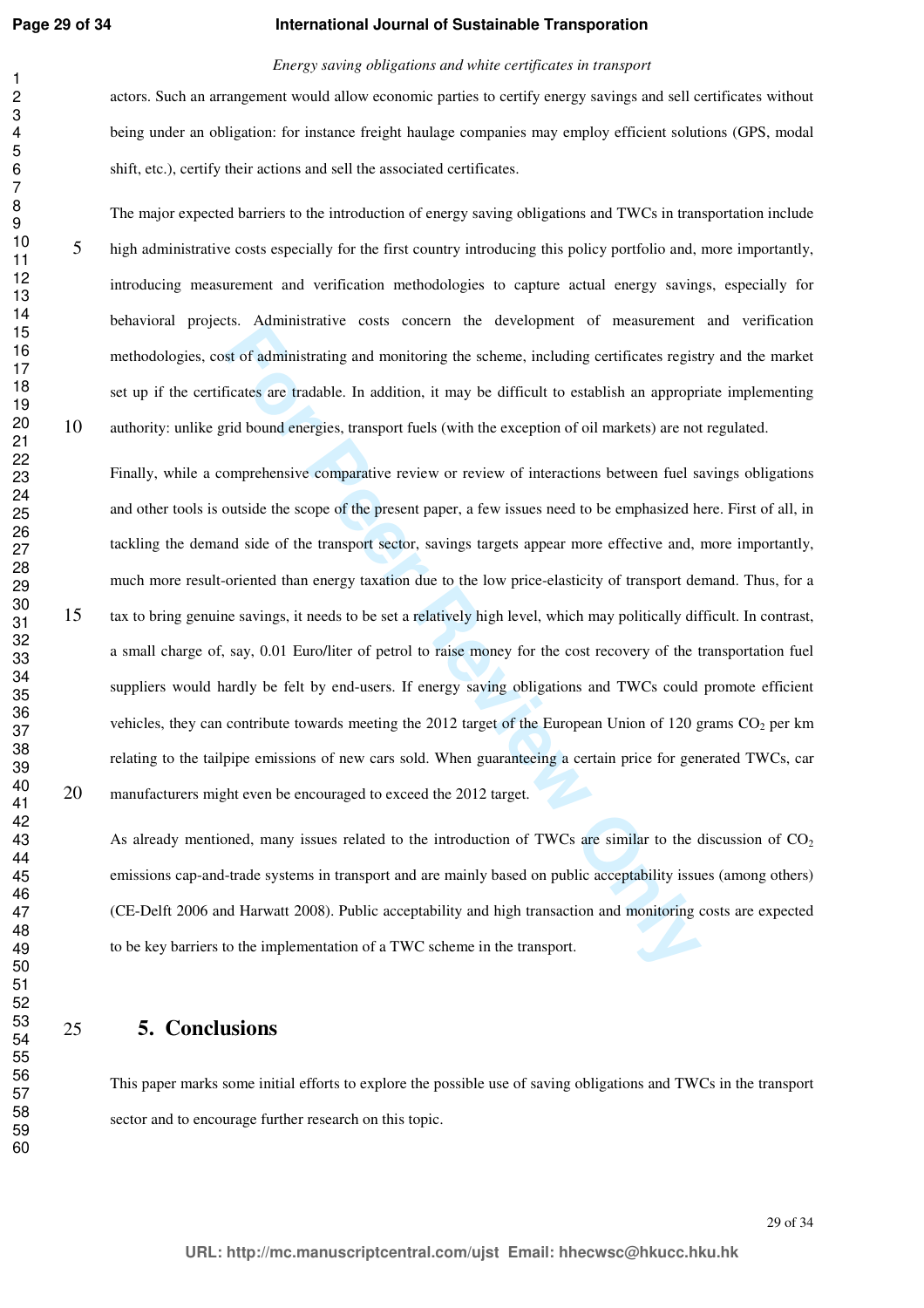#### *Energy saving obligations and white certificates in transport*

The authors have looked at the importance for sustainable transport policies on the demand side and examined possibilities for setting energy saving obligations on various transport market operators. Types of eligible projects have been discussed, as well as types of market actors eligible to certify project savings without being under an obligation.

At this point the authors recommend a system with energy saving obligations imposed on fuel distributors and suppliers above a certain level of annual sales. It is proposed that the system is limited to the transport sector, with only transport projects allowed and with non-obliged actors also eligible to certify savings achieved, such as car manufacturers, public authorities, logistic companies, tyre manufacturers, car hire companies, taxi companies, public transport companies, road haulage companies, and a possible new business - the transportation energy service company - able also to finance a savings package and give energy performance guarantees. The system can have a cost-recovery element, financed by a fund raised by an additional and small charge on fuel sold.

The authors tend to believe that savings obligations and TWCs could achieve better results compared to other transport policies discussed or implemented, such as taxation and  $CO<sub>2</sub>$  caps. They are also well suited to complement other important policies.

For Progretal antotrica and *n* and *n* and *n* and *n* and *enguine* as easy, and carrily antered and *n* and *n* and *n* and *n* and *n* and *n* and a possible new resp. can hive transport companies, road haulage compani The authors hope that this paper will open a discussion between TWC experts, transport sector professionals and policy makers on the feasibility and advantages of this policy instrument, and on its possible implementation characteristics. The authors see energy saving obligations and TWCs as an additional cost-effective policy instrument that is expected to complement and strengthen existing policy tools in the sector, rather than replace 20 them, with the ultimate aim to reverse the growth in transport energy consumption in the EU. Finally, the authors believe that any further work on the topic should focus on measurement and verification methods for transport efficiency, provide a comparative qualitative evaluation of energy saving obligations and TWCs in the transport sector and other well-established tools (such as taxation), and possibly attempt a quantitative assessment of the scheme, including of the effects from the interactions with other policies.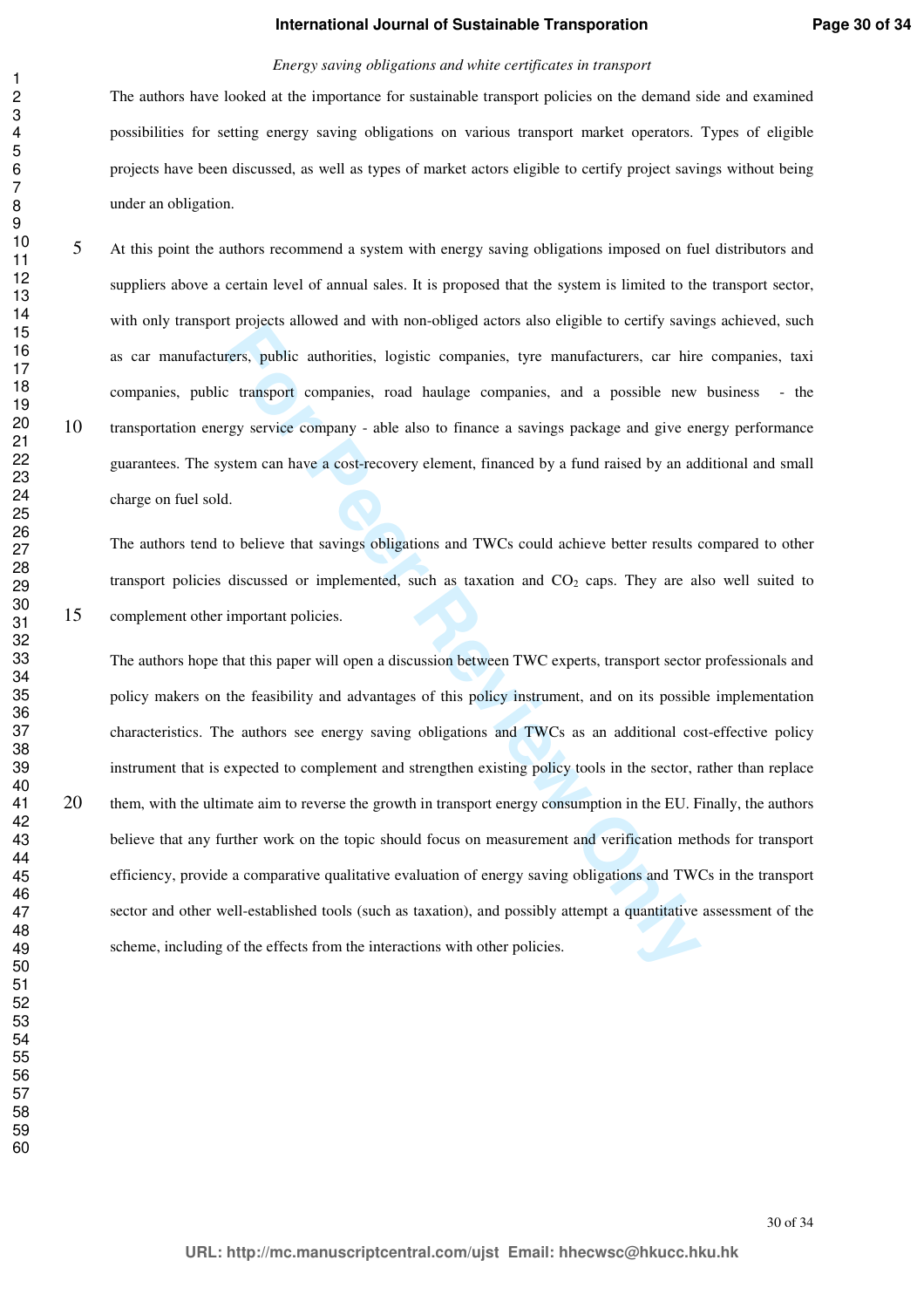#### **International Journal of Sustainable Transporation**

*Energy saving obligations and white certificates in transport* 

## **References**

- Anable J. 2008. *The cost-effectiveness of carbon abatement in the transport sector*, project report, London.
- Anable J. 2005. *Soft Measures soft option or smarter choice for early energy savings in the transport sector?*, European Council for an Energy Efficient Economy (ECEEE) 2005 Summer Study, Mandelieu, France, 30/5/05-4/6/05.
	- BDI (Federation of German Industries). 2007. *Kosten und Potenziale der Vermeidung von Treibhsuagasen in Deutschland*, project report, Berlin.
- *and*, project report, Berlin.<br> **Formally Exercy 5. Less, P. Baudry, A. Jeandel, and N. Labanca. 2010. Energy supplificate schemes: Comparative analysis of experiences in the European Unit<br>
<b>Formally Exercs** Review Compara Bertoldi, P., S. Rezessy , E. Lees, P. Baudry, A. Jeandel, and N. Labanca. 2010. Energy supplier obligations and white certificate schemes: Comparative analysis of experiences in the European Union. *Energy Policy* 38 (3), 1455-1469.
	- Bertoldi P. and S. Rezessy. 2008. Tradable white certificate schemes: fundamental concepts, *Energy efficiency* 1(4), 237-255.
	- Bertoldi P. and S. Rezessy. 2006. *Tradable certificates for energy savings (white certificates): theory and practice*, Report published by the European Commission, EUR 22196.
- BMU (Federal Ministry for the Environment, Nature Conservation, and Nuclear Safety, Germany) (2006), *Nationaler Allokationsplan 2008-2012 für die Bundesrepublik Deutschland*, Berlin.
	- Bringezu, S., Schutz, H., O´Brien, M., Kauppi, L., Howarth, R.W. and McNeely, J. (2009) *Assessing Biofuels*. United Nations Environment Programme, Paris
	- CE Delft. 2006. *Cost effectiveness of CO2 mitigation in transport*, project report, Delft.
- CfIT (Commission for Integrated Transport UK). 2007. *Transport and Climate Change*, London.
	- Choo S., P.L. Mokhtarian, and I. Salomon. 2005. Does telecommuting reduce vehicle-miles traveled? An aggregate time series analysis for the U.S, *Transportation* 32(1), 37-64.
	- D'haeseleer, W., P. Klees, J.-M. Streydio, R. Belmans-Luc, and J.-M. Chevalier-Wolfgang. 2007. *Belgium's Energy Challenges Towards 2030*, project report, Commission ENERGY 2030.
- DeCicco, J. and M. Ross. 1996. Recent Advances in Automotive Technology and the Cost-Effectivenes of Fuel Economy Improvement, *Transportation Research D* 1(2), 79-96.
	- DEFRA (Department of Environment, Food and Rural Affairs). 2007. *Carbon Emissions Reduction Target April 2008 to March 2011*, Consultation Proposals.
- EC (European Commission). 2009. *Progress Towards Achieving Kyoto Objectives.* Report from the Commission to the European Parliament and the Council COM (2009)630 final, SEC (2009)1581.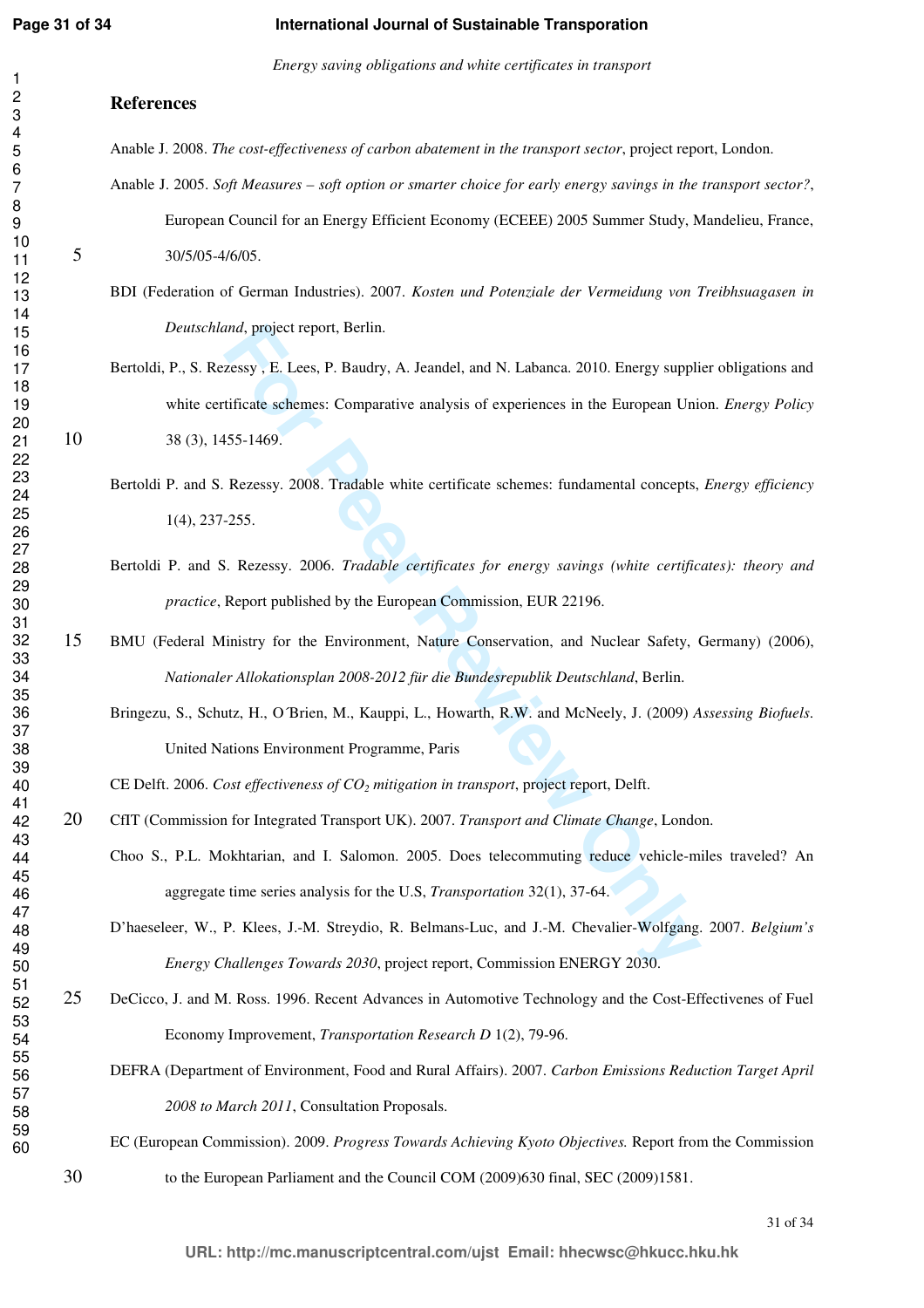#### **International Journal of Sustainable Transporation**

**Page 32 of 34**

*Energy saving obligations and white certificates in transport* 

- EC (European Commission). 2008. *EU energy and transport in figures*, Statistical pocketbook 2007/2008, DG Energy and Transport, Brussels.
- EC (European Commission). 2007. *Results of the review of the Community Strategy to reduce CO2 emissions from passenger cars and light-commercial vehicles*, {SEC(2007) 60}, Communication from the Commission to the Council and the European Parliament.
	- EC (European Commission). 1995. *A community strategy to reduce CO2 emissions from passenger cars and improve fuel economy*, Communication from the Commission to the Council and the European Parliament.
- The Maximum of the *Proposal for a regulation of the European Parlieting emission performance standards for new passenger cars as part of <i>d* approach to reduce CO<sub>2</sub> emissions from light-duty vehicles, (COM(3 2007/0297( European Parliament. 2008. Report *on the proposal for a regulation of the European Parliament and of the Council setting emission performance standards for new passenger cars as part of the Community's integrated approach to reduce CO2 emissions from light-duty vehicles*, (COM(2007)0856 – C6- 0022/2008 – 2007/0297(COD)), Committee on the Environment, Public Health and Food Safety A6- 0419/2008.

Eurostat. 2009. *Eurostat database*, www.ec.europa.eu/eurostat.

- Eurostat. 2008. *Energy and Transport in Figures*, Luxemburg.
	- Eyre, N., M. Pavan and L. Bodineau. 2009. Energy company obligations to save energy in Italy, the UK and France: what have we learned? European Council for Energy Efficiency summer study, La Colle sur Loup, ECEEE.
- Friedman B., L. Bird and G. Barbose. 2008. Considerations for emerging markets for energy savings certificates. 20 Washington, Report funded by the Department of Energy, Office of Energy Efficiency and Renewable Energy (EERE).
- Frisoni, R. Acceptability of road pricing policies: are tradable permits the only viable alternative? In: 6th Conference on Applied Infrastructure Research "Supply Security and Reliability of European Infrastructure - Efficient Investment, Maintenance, and Operation between Liberalization and Regulation". Berlin, 5-6 October, 2007.
	- Frondel M., J. Peters, and C. Vance. 2007. Identifying the Rebound Theoretical Issues and Empirical Evidence from a German Household Panel. *RWI Discussion Paper* 57.
	- Goodwin P., J. Dargay, and M. Hanly. 2004. Elasticities of road traffic and fuel consumption with respect to price and income: a review, *Transport Reviews* 24(3), 275-292.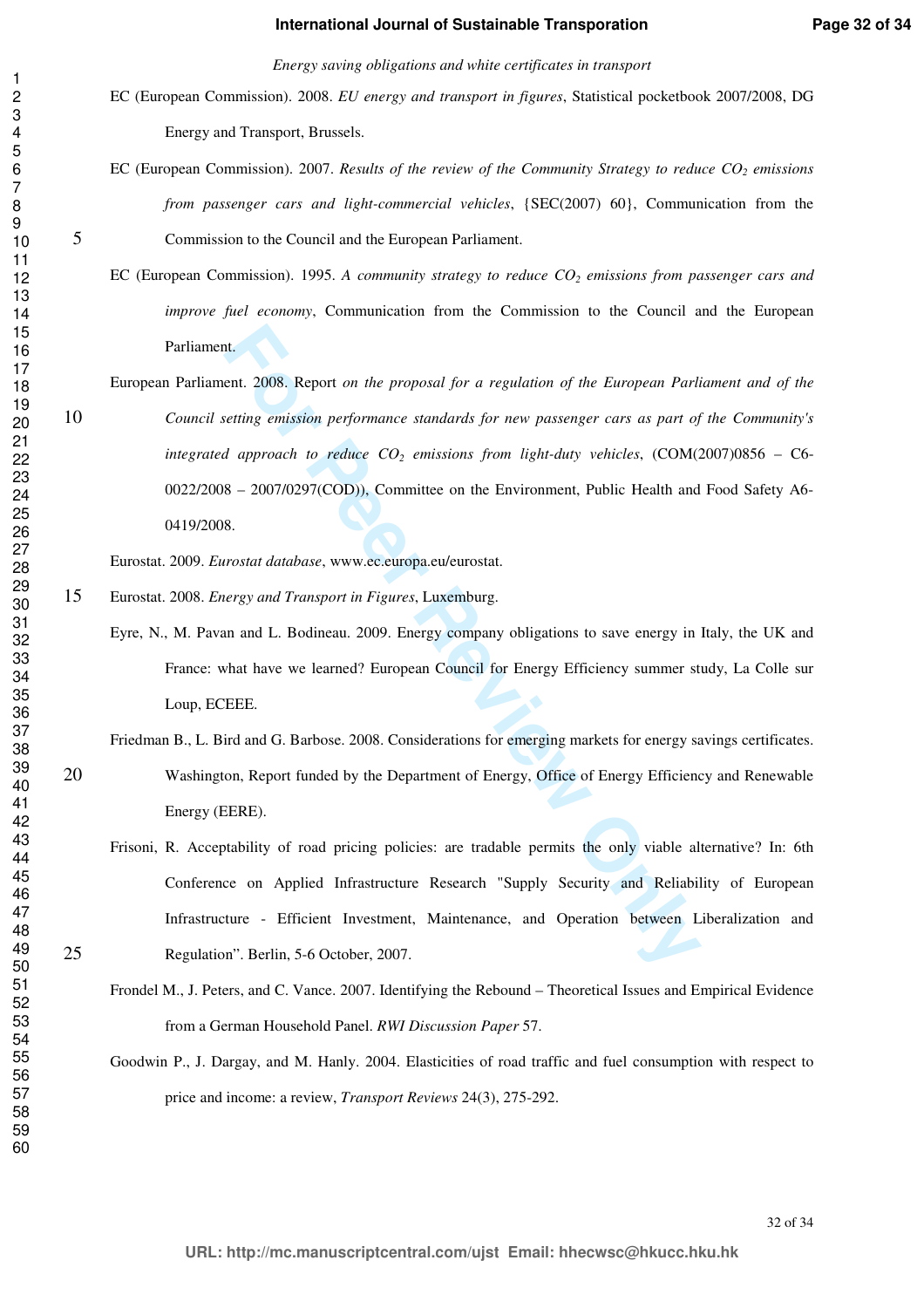#### **International Journal of Sustainable Transporation**

*Energy saving obligations and white certificates in transport* 

- Harwatt H. 2008. *Reducing carbon emissions from personal road transport through the application of a tradable carbon permit scheme: Empirical findings and policy implications from the UK*, Winner of the International Transport Forum Young Researcher Award 2008, Leipzig.
- Jochem, P. 2009. *A CO2 Emission Trading Scheme for German Road Transport assessing the impacts using a meso economic model with multi-agent attributes*, Baden-Baden.
	- JRC (2008) Backcasting approach for sustainable mobility Luxembourg, EUR 23387/ISSN 1018-5593, Office for Official Publications of the European Communities.
	- Larivé J.F., R. Edwards, V. Mahieu, J.C. Griesemann, and D.J. Rickeard. 2004. *Well-To-Wheels Analysis of Future Automotive Fuels and Powertrains in the European Context*, project report, Sevilla.
- Monjon, S. 2006. *The French Energy Savings Certificates System*, ADEME Economics Department.
	- Oikonomou, V. 2010. *Market trading mechanisms for delivering energy efficiency.* A report prepared for the Energy Charter Secretariat, available for download at [http://www.encharter.org/index.php?id=483&L=0]
- Oikonomou, V., A. Flamos, , and S. Grafakos. 2010. Is blending of energy and climate policy instruments always desirable?, *Energy Policy* 38(8), 4186-4195.
- **Example 18 and Powertrains**, and D.J. Rickeard. 2004. Well-To-Well-To-Matomotive Fuels and Powertrains in the European Context, project report, Set The French Energy Savings Certificates System, ADEME Economics Depart<br>The OJ (Official Journal of the European Union). 2009. Regulation (EC) No 443/2009 of the European Parliament and of the Council of 23rd April 2009 setting emission performance standards for new passenger cars as part of the Community's integrated approach to reduce CO2 emissions from light-duty vehicles.
- Passey R., I. MacGill, and H. Outhred. 2008. The governance challenge for implementing effective market-20 based climate policies: A case study of The New South Wales Greenhouse Gas Reduction Scheme, *Energy Policy* 36, 3009-3018.
	- Pavan, M. 2008. Tradable energy efficiency certificates: the Italian experience, *Energy Efficiency* 1(4), 257-266. Raux, C. 2004. The use of transferrable permits in transport policy, *Transportation research D* 9, 185-197.
- Raux, C. and G. Marlot. 2004. A system of tradable permits applied to fuel consumption by motorists, *Proceedings of the 10th World Conference on Transport Research*, Istanbul.
	- Raux, C. 2010. The potential for  $CO<sub>2</sub>$  emission trading in transport: the case of personal vehicles and freight, *Energy efficiency* 3, 133-148.
	- Rothengatter, W. 2003. How good is first best? Marginal cost and other pricing principles for user charging in transport, *Transport Policy* 10, 121-130.
- Schalburg, R. 2009. Chief advisor of the Danish Energy Association, personal communication , 15 June 2009.